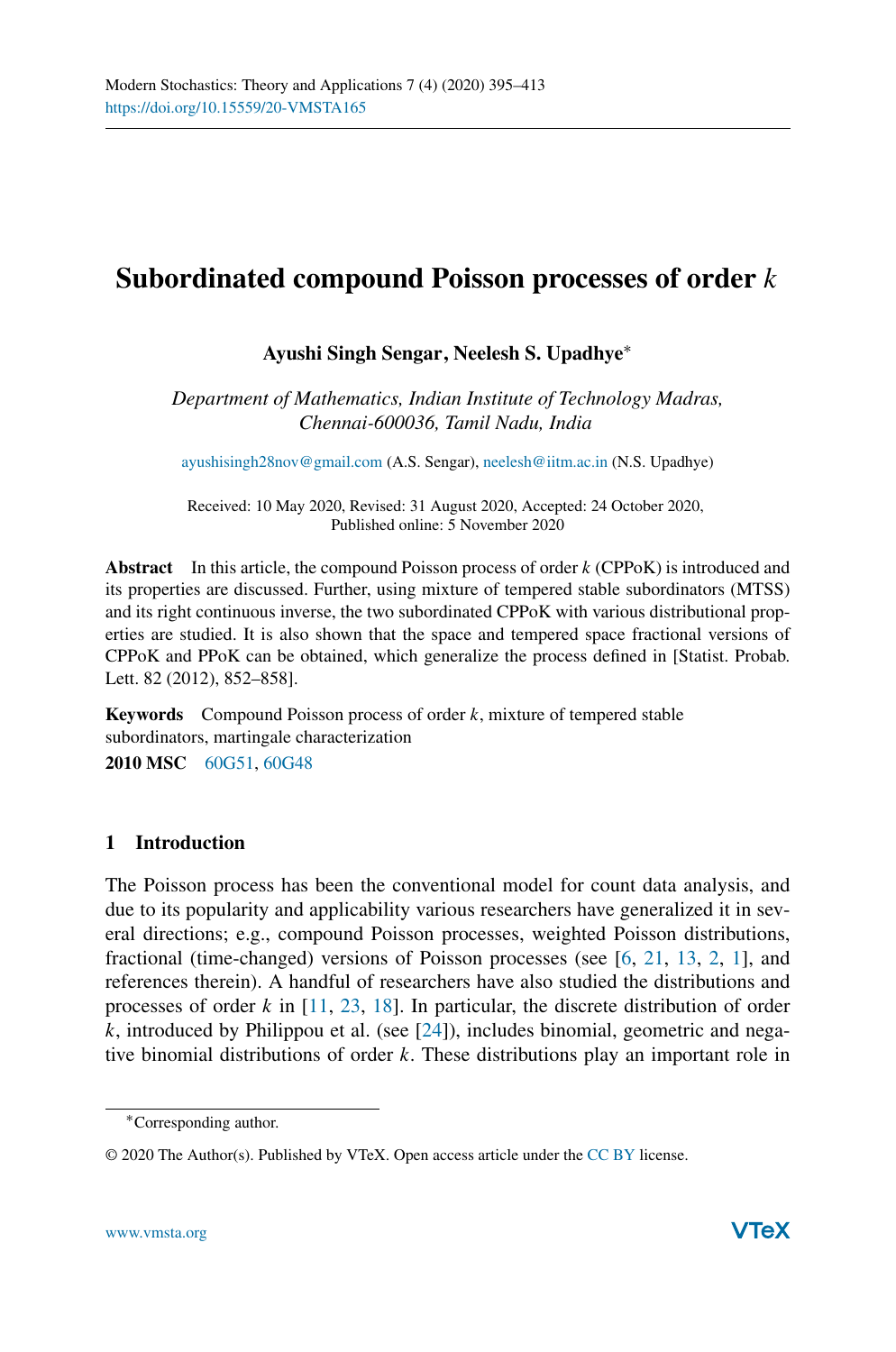several areas, such as reliability, statistics, finance, and actuarial risk analysis (see [19, 29, 4]).

In risk theory, the total claim amount is usually modeled by using a compound Poisson process, say  $Z_t = \sum_{i=1}^{N(t)}$  $Y_{i=1}^{N(t)} Y_i$ , where the compounding random variables  $Y_i$ are iid and the number of claims  $N(t)$ , which are independent of  ${Y_i}_{i>1}$ , follows the Poisson distribution. Due to the restriction of single arrival in each inter-arrival time, the model is not suitable to use. Kostadinova and Minkova [10] introduced a Poisson process of order k (PPoK), which allows us to model the arrival in a group of size k. Recently, a time-changed version of Poisson processes of order  $k$  is studied by [29], which allows group arrivals and also accommodates the case of extreme events, which was not covered by [10]. In spite of its applicability, we observe that this model does not cover the phenomenon of underdispersion, where the variance is less than the mean (see [25, 32] and references therein). Therefore, a generalization of this model is essentially required and is proposed in this article.

To the best of our knowledge, such a generalization is not yet studied. Therefore, we introduce the compound Poisson process of order  $k$  (CPPoK) with the help of the Poisson process of order  $k$  (PPoK) and study its distributional properties. Recently, tempered stable processes and their inverses have been widely used for timechange (subordination) as their moments are finite and hence various real-life situations can be modeled easily (see [12, 26, 20]). Various versions of Poisson processes, using subordination like space and time-fractional Poisson processes have been studied in the literature (see [22, 17]). Hence, it is worth exploring the timechange of CPPoK with a special type of Lévy subordinator known as mixture of tempered stable subordinators, its right continuous inverse, and analyze some properties of these time-changed processes. These processes also generalize the process discussed in [22].

The article is organized as follows. In Section 2, we introduce CPPoK and derive some of its general properties along with martingale characterization property. In Section 3, we introduce two types of CPPoK with the help of MTSS and its right continuous inverse. Further we derive some important distributional properties.

# **Acronym**

| PoK           | Poisson distribution of order $k$                  |  |  |  |
|---------------|----------------------------------------------------|--|--|--|
| <b>PPoK</b>   | Poisson process of order $k$                       |  |  |  |
| PP            | Poisson process                                    |  |  |  |
| <b>CPPoK</b>  | Compound Poisson process of order $k$              |  |  |  |
| <b>FDD</b>    | Finite-dimensional distribution                    |  |  |  |
| <b>IID</b>    | Independent and identically distributed            |  |  |  |
| <b>MTSS</b>   | Mixture of tempered stable subordinators           |  |  |  |
| <b>TCPPoK</b> | Time changed compound Poisson process of order $k$ |  |  |  |
| pmf           | Probability mass function                          |  |  |  |
| pgf           | Probability generating function                    |  |  |  |
| <b>LRD</b>    | Long-range dependence                              |  |  |  |
|               |                                                    |  |  |  |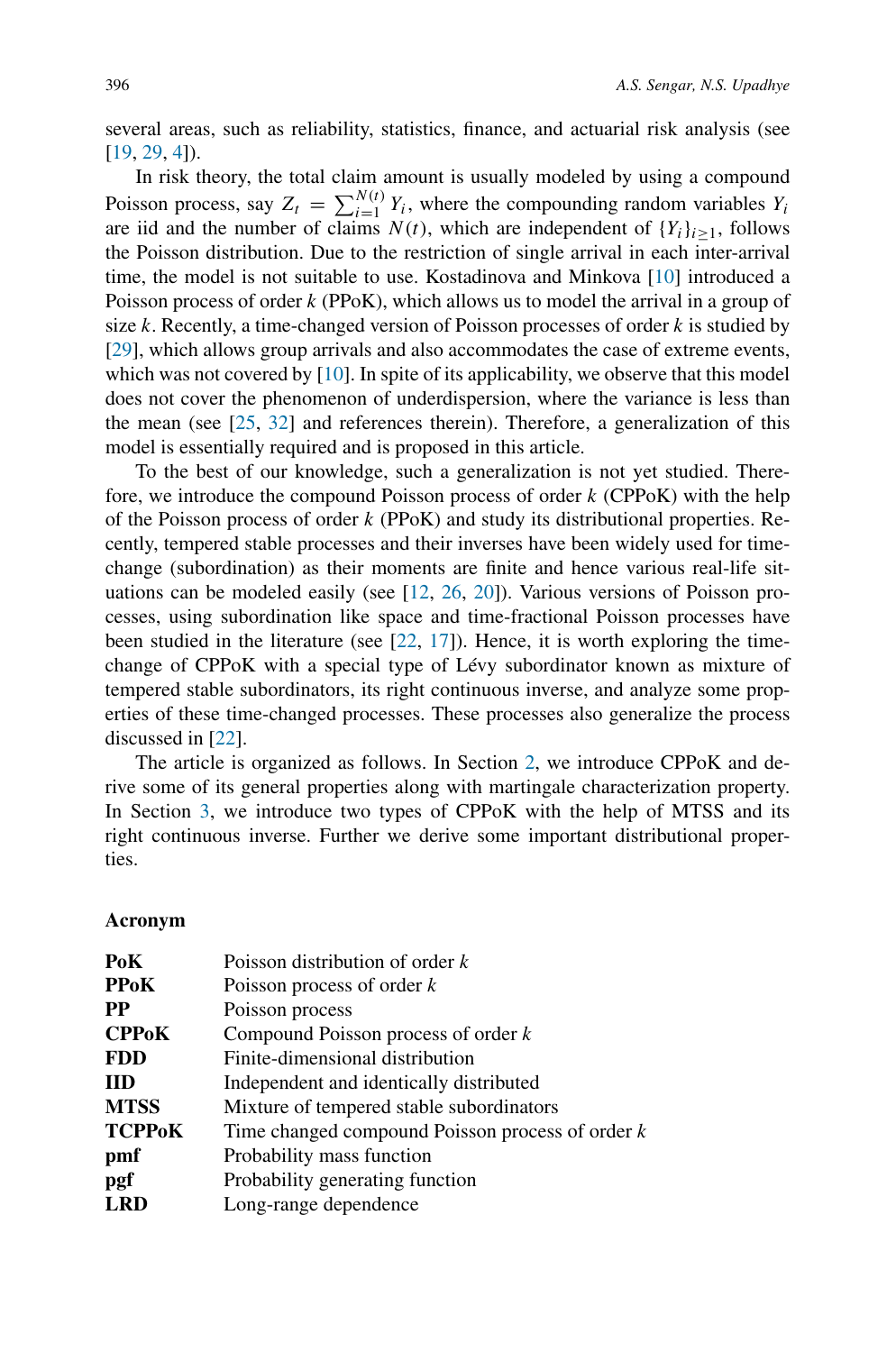## **2 Compound Poisson process of order** k **and its properties**

#### *2.1 Compound Poisson process of order* k

In this section, we introduce CPPoK and derive its distributional properties. First, we define the Poisson distribution of order k.

**Definition 1** ([23]). Let  $N^{(k)} \sim PoK(\lambda)$ , the Poisson distribution of order k (PoK) with rate parameter  $\lambda > 0$ , then the probability mass function (pmf) of  $N^{(k)}$  is given by

$$
\mathbb{P}[N^{(k)} = n] = \sum_{\substack{x_1, x_2, ..., x_k \ge 0 \\ \sum_{j=1}^k jx_j = n}} e^{-k\lambda} \frac{\lambda^{x_1 + x_2 + ... + x_k}}{x_1! x_2! ... x_k!}, \quad n = 0, 1, ...,
$$

where the summation is taken over all non-negative integers  $x_1, x_2, \ldots, x_k$  such that  $x_1 + 2x_2 + \cdots + kx_k = n.$ 

Philippou [23] showed the existence of PoK as a limiting distribution of negative binomial distribution of order k. Kostadinova and Minkova [10] later generalized PoK to evolve over time, in terms of a process which can be defined as follows.

**Definition 2** ([10]). Let  $\{N(t)\}_{t>0}$  denote  $PP(k\lambda)$ , the Poisson process with rate parameter  $k\lambda$ , and  $\{X_i\}_{i\geq 1}$  be a sequence of independent and identically distributed (IID) discrete uniform random variables with support on  $\{1, 2, \ldots, k\}$ . Also, assume that  $\{X_i\}_{i\geq 1}$  and  $\{N(t)\}_{t\geq 0}$  are independent. Then  $\{N^{(k)}(t)\}_{t\geq 0}$ , defined by  $N^{(k)}(t)$  =  $\sum_{i=1}^{N(t)} X_i$  is called the Poisson process of order k (PPoK) and is denoted by  $PPoK(\lambda)$ .

However, the clumping behavior associated with the random phenomenon in [8] cannot be accommodated by PPoK [10]. Hence, there is a need to generalize this notion as well. Now we propose the following generalization of PPoK.

**Definition 3.** Let  $\{N^{(k)}(t)\}_{t\geq 0}$  be the *PPoK*( $\lambda$ ) and  $\{Y_i\}_{i\geq 1}$  be a sequence of IID random variables, independent of  $N^{(k)}(t)$ , with cumulative distribution function (CDF) H. Then the process  $\{Z(t)\}_{t\geq 0}$  defined by  $Z(t) = \sum_{i=1}^{N^{(k)}(t)}$  $\sum_{i=1}^{N^{(1)}(i)} Y_i$  is called the compound Poisson process of order k (CPPoK) and is denoted by  $CPPoK(\lambda, H)$ .

From the definition, it is clear that:

- (i) for  $k = 1$ ,  $\{Z(t)\}_{t \geq 0}$  is  $CPP(\lambda, H)$  the usual compound Poisson process.
- (*ii*) for  $H = \delta_1$ , the Dirac measure at 1,  $\{Z(t)\}_{t\geq 0}$  is  $PPoK(\lambda)$ .
- (iii) for  $k = 1$  and  $H = \delta_1$ ,  $\{Z(t)\}_{t\geq 0}$  is  $PP(\lambda)$ .

Next, we present a characterization of  $CPPoK(\lambda, H)$ , in terms of the finite-dimensional distribution (FDD).

**Theorem 1.** *Let*  $\{Z(t)\}_{t>0}$  *be as defined in Definition* 3. *Then the FDD, denoted as*  $F_{Z(t_1),...,Z(t_n)}(y_1,...,y_n) = \mathbb{P}[Z(t_1) \leq y_1,...,Z(t_n) \leq y_n]$  *has the following form* 

$$
F_{Z(t_1),...,Z(t_n)}(y_1,...,y_n) = \sum_{j_1,...,j_n} \prod_{l=1}^n p_{j_l}(\Delta t_l) \int_{-\infty}^{v_1} \cdots \int_{-\infty}^{v_n} \prod_{m=1}^n h_{Y_1}^{*j_m}(x_m) dx_m,
$$
\n(1)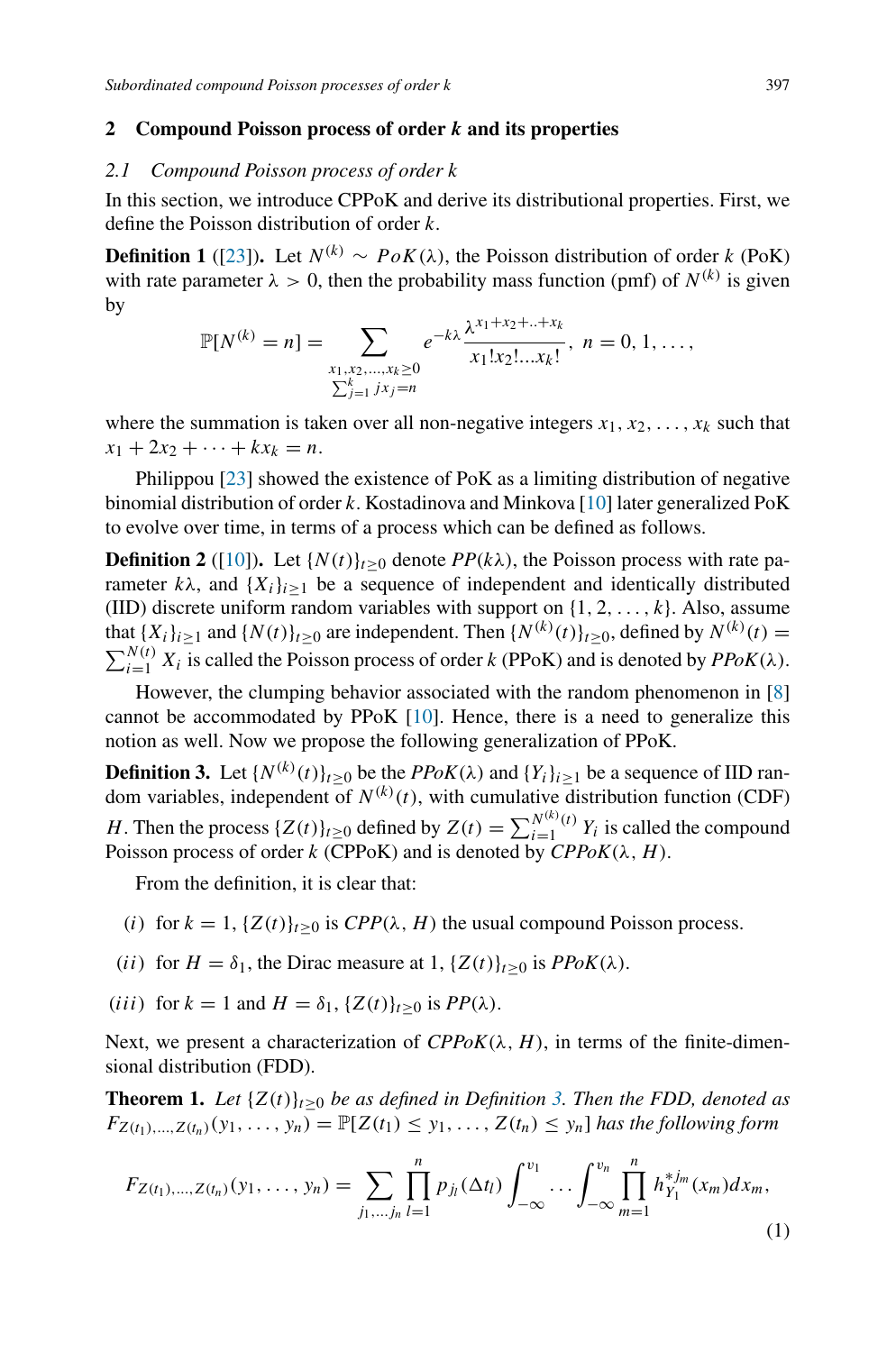$\Box$ 

*where the summation is taken over all non-negative integers*  $j_i \geq 0$ ,  $i = 1, 2, \ldots, n$ ,  $v_k = y_k - \sum_{l=1}^{k-1} x_l, k = 1, ..., n, \Delta t_l = t_l - t_{l-1}$ , *h is the density/pmf of H, p<sub>jl</sub> is the pmf of PPoK*(λ)*, and* (∗jn) *represents the* jn*-fold convolution.*

**Proof.** Let  $0 = t_0 \le t_1 \le \cdots \le t_n = t$  be the partition of [0, t]. Since, the increments of  $\{N^{(k)}(t)\}$  are independent and stationary, we can write  $N^{(k)}(t_i) = \sum_{k=1}^{k} N^{(k)}(t_i)$  $\sum_{l=1}^{i} N^{(k)}(\Delta t_l), i = 1, ..., n$ , and  $\mathbb{P}[N^{(k)}(t) = j] = p_j(t), j = 0, 1, ...$ 

$$
F_{Z(t_1),...,Z(t_n)}(y_1,...,y_n) = \mathbb{P}\bigg[\sum_{i=1}^{N^{(k)}(t_1)} Y_i \le y_1, ..., \sum_{i=1}^{N^{(k)}(t_n)} Y_i \le y_n\bigg]
$$
  
= 
$$
\sum_{j_1,...,j_n} \mathbb{P}\bigg[\sum_{i=1}^{j_1} Y_i \le y_1, ..., \sum_{i=1}^{N^{(k)}(t_n)} Y_i \le y_n\bigg]\prod_{l=1}^n p_{j_l}(\Delta t_l)
$$

Let us denote  $\sum_{i=1}^{j_1}$  $j_1^{j_1} Y_i = Y(j_1), \ldots, \sum_{i=j_1+\cdots+i_n}^{j_1+\cdots+j_n}$  $\lim_{i=j_1+\cdots+j_{n-1}+1} Y_i = Y(j_n)$ , then it becomes

$$
F_{Z(t_1),...,Z(t_n)}(y_1,..., y_n)
$$
  
=  $\sum_{j_1,...,j_n} \prod_{l=1}^n p_{j_l}(\Delta t_l) \mathbb{P}\Bigg[ Y(j_1) \le y_1, ..., \sum_{l=1}^n Y(j_l) \le y_n \Bigg]$   
=  $\sum_{j_1,...,j_n} \prod_{l=1}^n p_{j_l}(\Delta t_l) \int_{-\infty}^{y_1} ... \int_{-\infty}^{y_n - \sum_{l=1}^{n-1} x_l} \prod_{m=1}^n h_{Y_1}^{*j_m}(x_m) dx_m$   
=  $\sum_{j_1,...,j_n} \prod_{l=1}^n p_{j_l}(\Delta t_l) \int_{-\infty}^{v_1} ... \int_{-\infty}^{v_n} \prod_{m=1}^n h_{Y_1}^{*j_m}(x_m) dx_m$ .

**Remark 1.** *For*  $n = 1$ , (1) *reduces to*  $\mathbb{P}[Z(t) \le y] = \sum_{j=0}^{\infty} p_j(t) \int_{-\infty}^{y} h_{Y_1}^{*j}(x) dx$ , *which is the marginal distribution of CPPoK(*λ*, H).*

**Remark 2.** *For* n = 1 *and* H *has discrete distribution, the probability mass function (pmf) of CPPoK*( $\lambda$ , *H*)*, denoted as*  $\mathbb{P}[Z(t) = n] = P_n(t)$  *is given as* 

$$
P_n(t) = \mathbb{P}[Z(t) = n] = \sum_{m=0}^{\infty} p_m(t) h_{Y_1}^{*m}(n),
$$

*where*  $p_m(t) = \mathbb{P}[N^{(k)}(t) = m]$ *, the pmf of PPoK*( $\lambda$ ) *and,*  $h_{Y_1}^{*m}$  *is the m-fold convolution of pmf of*  $Y_1$ *. Difference-differential equation satisfied by the pmf of CPPoK* $(\lambda, H)$ *is given as*

$$
\frac{d}{dt}P_n(t) = \sum_{m=0}^{\infty} h_{Y_1}^{*m}(n) \frac{d}{dt} p_m(t) = \sum_{m=0}^{\infty} h_{Y_1}^{*m}(n) \left[ -k\lambda p_m(t) + \lambda \sum_{j=1}^{m \wedge k} p_{m-j}(t) \right]
$$

*with the initial condition*  $P_n(0) = h_{Y_1}^{*m}(n)$ ,  $n = 1, 2, ...$  *and*  $P_0(0) = h_{Y_1}^{*m}(0)$  *and*  $m \wedge k = \min(m, k)$ .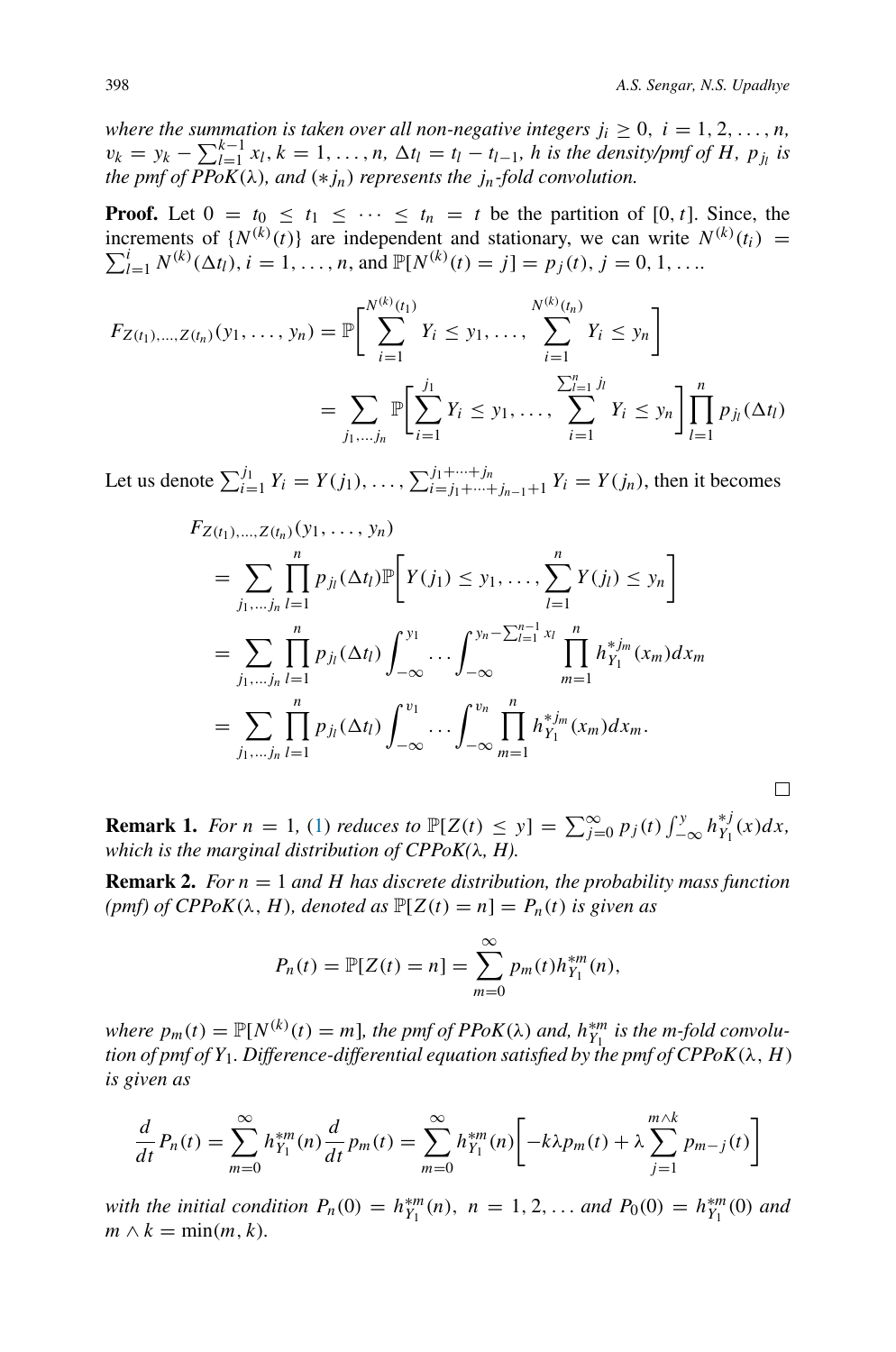Next, we present some examples of  $CPPoK(\lambda, H)$  by taking different distribution of  $H$ .

**Example 1.** Let H has geometric distribution with parameter  $p \in (0, 1]$ . Then the marginal distribution of  $CPPoK(\lambda, H)$  is given as

$$
F_{Z(t)}(y) = \mathbb{P}[Z(t) \le y] = \sum_{j=0}^{\infty} p_j(t) \int_{-\infty}^{y} h_{Y_1}^{*j}(x) dx
$$
  
= 
$$
\sum_{j=0}^{\infty} I_{1-p}(j, y+1) p_j(t),
$$

where  $I_x = \frac{B(x; a, b)}{B(a, b)}$ ,  $0 < x < 1$  is the regularized incomplete beta function,  $B(x; a, b) = \int_0^x t^{a-1}(1-t)^{b-1}$  is the incomplete beta function.

**Example 2.** Let H has exponential distribution with parameter  $\mu > 0$ . Then the marginal distribution of  $CPPoK(\lambda, H)$  is given as

$$
F_{Z(t)}(y) = \mathbb{P}[Z(t) \le y] = \sum_{j=0}^{\infty} p_j(t) \int_{-\infty}^{y} h_{Y_1}^{*j}(x) dx
$$
  
= 
$$
\sum_{j=0}^{\infty} \frac{\gamma(j, \mu y)}{(j-1)!} p_j(t),
$$

where  $\gamma(s, x) = \int_0^x e^{-t} t^{s-1} dt$ ,  $x \ge 0$  is the incomplete gamma function.

Here we plot the pmf of the considered process when  $Y_i \sim \text{Geo}(p)$ ,  $p \in (0, 1]$ . Fix  $t = 1$ ,  $\lambda = 1$ ,  $p = 0.5$ , and  $k = 1$ .



**Fig. 1.** Plot for  $\mathbb{P}[Z(t) = n]$ 

**Theorem 2.** *The mean, variance and covariance of the process*  $\{Z(t)\}_{t\geq0}$  *can be expressed as*

- (i)  $\mathbb{E}[Z(t)] = \mathbb{E}[Y] \mathbb{E}[N^{(k)}(t)],$
- $(iii) \ Var[Z(t)] = Var(Y)\mathbb{E}[N^{(k)}(t)] + \mathbb{E}[Y]^2 Var(N^{(k)}(t)).$
- $(iii) \ Cov[Z(s), Z(t)] = Var(Y) \mathbb{E}[N^{(k)}(s \wedge t)] + \mathbb{E}[Y]^2 Var[N^{(k)}(s \wedge t)], \text{ where } s \wedge t$  $t = \min(s, t)$ .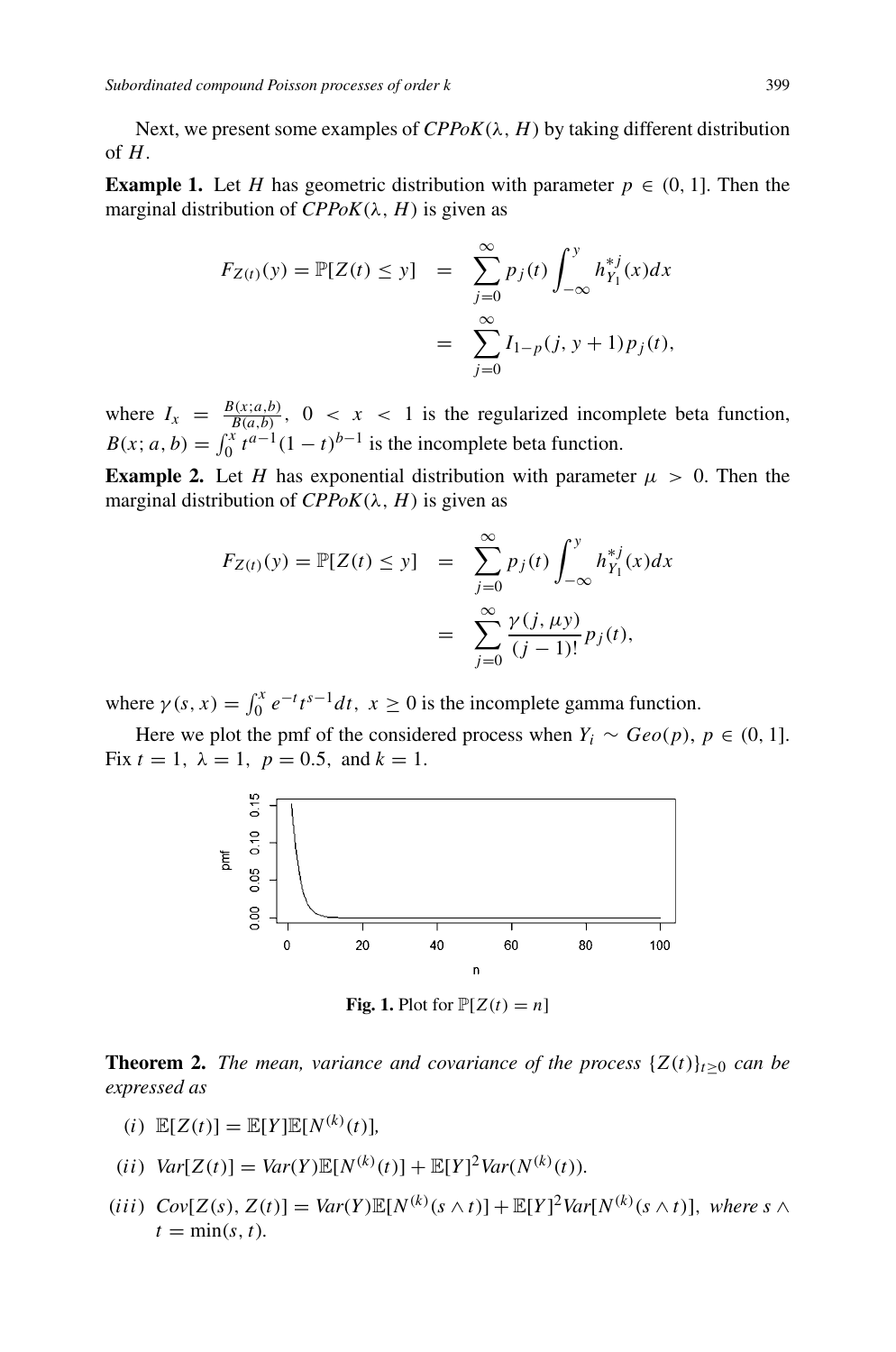$\Box$ 

**Proof.**  $\mathbb{E}[Z(t)] = \mathbb{E}[\sum_{i=1}^{N^{(k)}(t)}$  $\sum_{i=1}^{N^{(k)}(t)} Y_i$ ] =  $\mathbb{E}[Y] \mathbb{E}[N^{(k)}(t)] = \frac{k(k+1)}{2} \lambda t \mathbb{E}[Y]$ . Hence, part  $(i)$  is proved.

Next, we derive the expression for variance of  $Z(t)$ . Let  $p_n(t)$  be the *pmf* of  $PPoK(\lambda)$ . Then

$$
\begin{array}{rcl}\n\text{Var}[Z(t)] & = & \mathbb{E}[Z(t) - \mathbb{E}[Z(t)]]^2 \\
& = & \sum_{n=0}^{\infty} \mathbb{E}[[Z(t) - \mathbb{E}[Z(t)]]^2 | N_k(t) = n] p_n(t) \\
& = & \sum_{n=0}^{\infty} \mathbb{E}\left[S_n - \mathbb{E}[Y] \mathbb{E}[N^{(k)}(t)]\right]^2 p_n(t), \text{ where } S_n = \sum_{i=1}^n Y_i \\
& = & \sum_{n=0}^{\infty} \mathbb{E}[(S_n - n\mathbb{E}[Y]) + (n\mathbb{E}[Y] - \mathbb{E}[Y]\mathbb{E}[N^{(k)}(t)])]^2 p_n(t) \\
& = & \sum_{n=0}^{\infty} \left[\text{Var}(S_n) + \mathbb{E}[Y]^2 \mathbb{E}[n - \mathbb{E}[N^{(k)}(t)]]^2\right] p_n(t) \\
& = & \text{Var}(Y)\mathbb{E}[N^{(k)}(t)] + \mathbb{E}[Y]^2 \text{Var}(N^{(k)}(t)),\n\end{array}
$$

which proves part  $(ii)$ .

Now, in order to derive the covariance term, first we evaluate  $\mathbb{E}[Z(s)Z(t)]$ . So

$$
\mathbb{E}[Z(s)Z(t)] = \mathbb{E}[Z(s)]\mathbb{E}[Z(t) - Z(s)] + \mathbb{E}[Z(s)^{2}] \n= \mathbb{E}[Z(s)]\mathbb{E}[Z(t) - Z(s)] + \text{Var}[Z(s)] + \mathbb{E}[Z(s)]^{2}
$$

Therefore,

$$
Cov(Z(s), Z(t)) = \mathbb{E}[Z(s)Z(t)] - \mathbb{E}[Z(s)]\mathbb{E}[Z(t)]
$$
  
= Var(Y)\mathbb{E}[N^{(k)}(s \wedge t)] + \mathbb{E}[Y]^2 Var[N^{(k)}(s \wedge t)],

hence, part *(iii)* is proved.

**Remark 3.** *Now we present the mean and covariance formula for some specific cases*  $of$   $CPPoK(\lambda, H)$  *that we discussed in Definition 3.* 

| S. No. $\mathbb{CP}PoK(\lambda, H)$             | <b>Mean</b>              | Covariance                                                                                                         | <i>Variance</i>   |
|-------------------------------------------------|--------------------------|--------------------------------------------------------------------------------------------------------------------|-------------------|
| For $H = \delta_1$                              | $\mathbb{E}[N^{(k)}(t)]$ | $Var[N^{(k)}(s \wedge t)]$                                                                                         | $Var[N^{(k)}(t)]$ |
| For $k=1$                                       |                          | $\mathbb{E}[Y]\mathbb{E}[N(t)]\left[\mathbb{E}[Y^2]\mathbb{E}[N(s\wedge t)]\right]\mathbb{E}[Y^2]\mathbb{E}[N(t)]$ |                   |
| $For H = \delta_1$ and $k = 1 \mathbb{E}[N(t)]$ |                          | $Var[N(s \wedge t)]$                                                                                               | Var[N(t)]         |

From this table, we make the following observations.

1. For  $H = \delta_1$ , it reduces to mean and covariance formula for  $PPoK(\lambda)$  (see [29]).

2. For  $k = 1$ , it reduces to mean and covariance formula for  $CPP(\lambda, H)$ .

3. For  $H = \delta_1$  and  $k = 1$ , it reduces to mean and covariance formula for  $PP(\lambda)$ .

Further we present the plots of mean and variance when  $Y_i \sim exp(\mu)$ ,  $\mu > 0$  for different setting of parameters. Fix  $t = 10$ .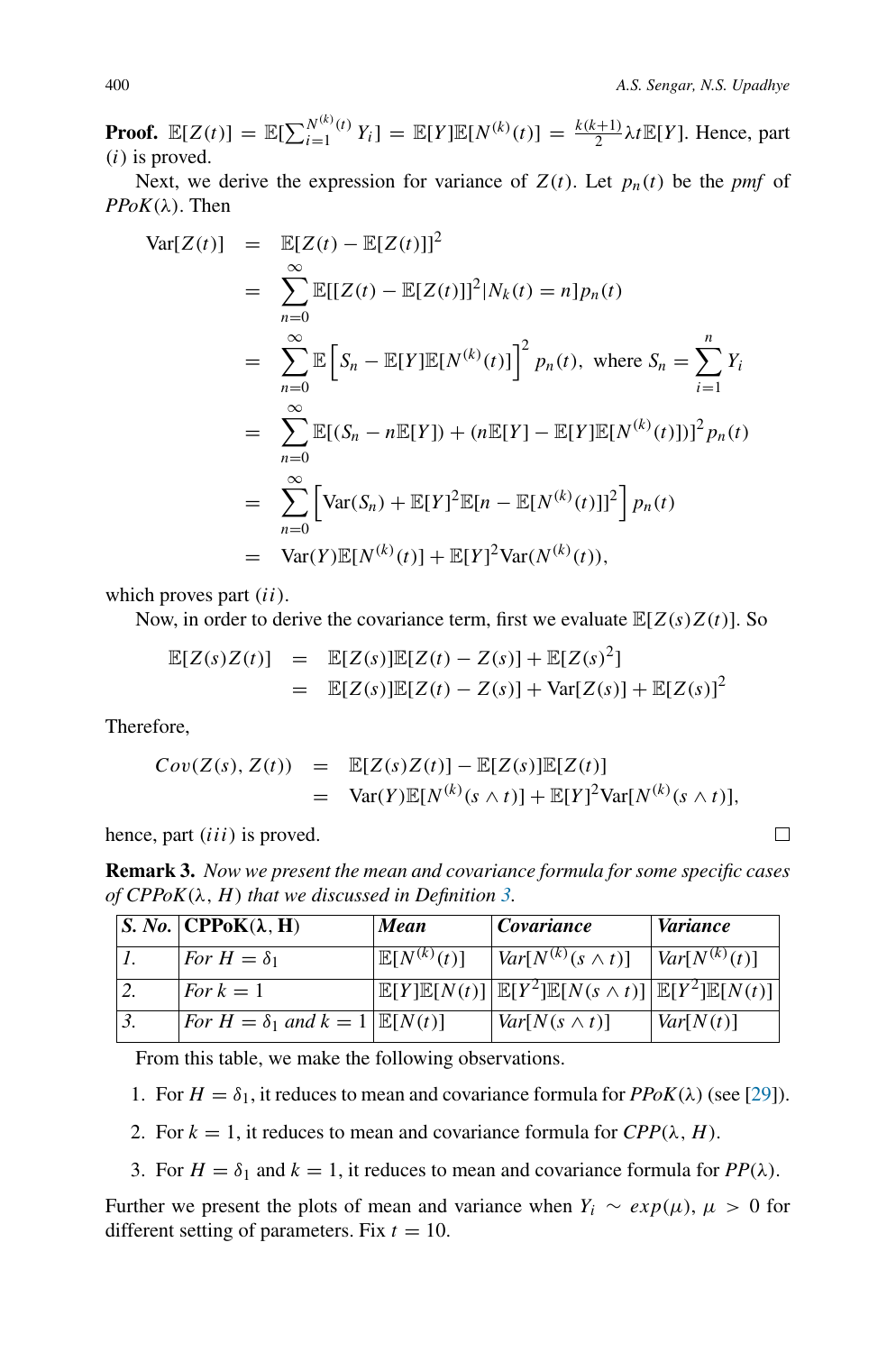*Subordinated compound Poisson processes of order* k 401



**Fig. 2.** Plots for mean and variance

## *2.2 Index of dispersion*

In this subsection, we are going to discuss the index of dispersion of  $CPPoK(\lambda, H)$ . **Definition 4** ([16]). The index of dispersion for a counting process  $\{Z(t)\}_{t\geq0}$  is defined by

$$
I(t) = \frac{\text{Var}[Z(t)]}{\mathbb{E}[Z(t)]}.
$$

Then the stochastic process  $\{Z(t)\}_{t\geq 0}$  is said to be overdispersed if  $I(t) > 1$ , underdispersed if  $I(t) < 1$ , and equidispersed if  $I(t) = 1$ .

Alternatively, Definition 4 can be interpreted as follows. A stochastic process  ${Z(t)}_{t>0}$  is over(under)-dispersed if  $Var[Z(t)] - E[Z(t)] > 0$ (< 0). Therefore, we first calculate

$$
\begin{split} \text{Var}[Z(t)] - \mathbb{E}[Z(t)] &= \frac{k(k+1)}{2} \lambda t \left[ \text{Var}[Y] - \mathbb{E}[Y] + \frac{(2k+1)}{3} \mathbb{E}[Y]^2 \right] \\ &= \frac{k(k+1)}{2} \lambda t \left[ \mathbb{E}[Y^2] - \mathbb{E}[Y] + \frac{2k-2}{3} \mathbb{E}[Y]^2 \right]. \end{split} \tag{2}
$$

From the above definition, the following cases arise:

- (i) If  $Y_i$ 's are over and equidispersed, then  $CPPoK(\lambda, H)$  exhibits overdispersion.
- (*ii*) If  $Y_i$ 's are underdispersed with non-negative integer valued random variable i.e.,  $[\mathbb{E}(Y^2) - \mathbb{E}(Y)] \ge 0$ , then *CPPoK*( $\lambda$ , *H*) shows overdispersion.
- (*iii*) If  $Y_i$ 's are underdispersed, then  $CPPoK(\lambda, H)$  may show over, equi and underdispersion.

Further we present some examples to discuss the index of dispersion.

**Example 3.** If  $Y_i \sim exp(\mu)$ , where  $\mu > 0$ , then (2) becomes

$$
\text{Var}[Z(t)] - \mathbb{E}[Z(t)] = \frac{k(k+1)}{2\mu} \lambda t \left[ \frac{1}{\mu} \left( \frac{2k+4}{3} \right) - 1 \right].
$$

(a) If  $0 < \mu \leq 1$ , then *CPPoK*( $\lambda$ , *H*) exhibits overdispersion.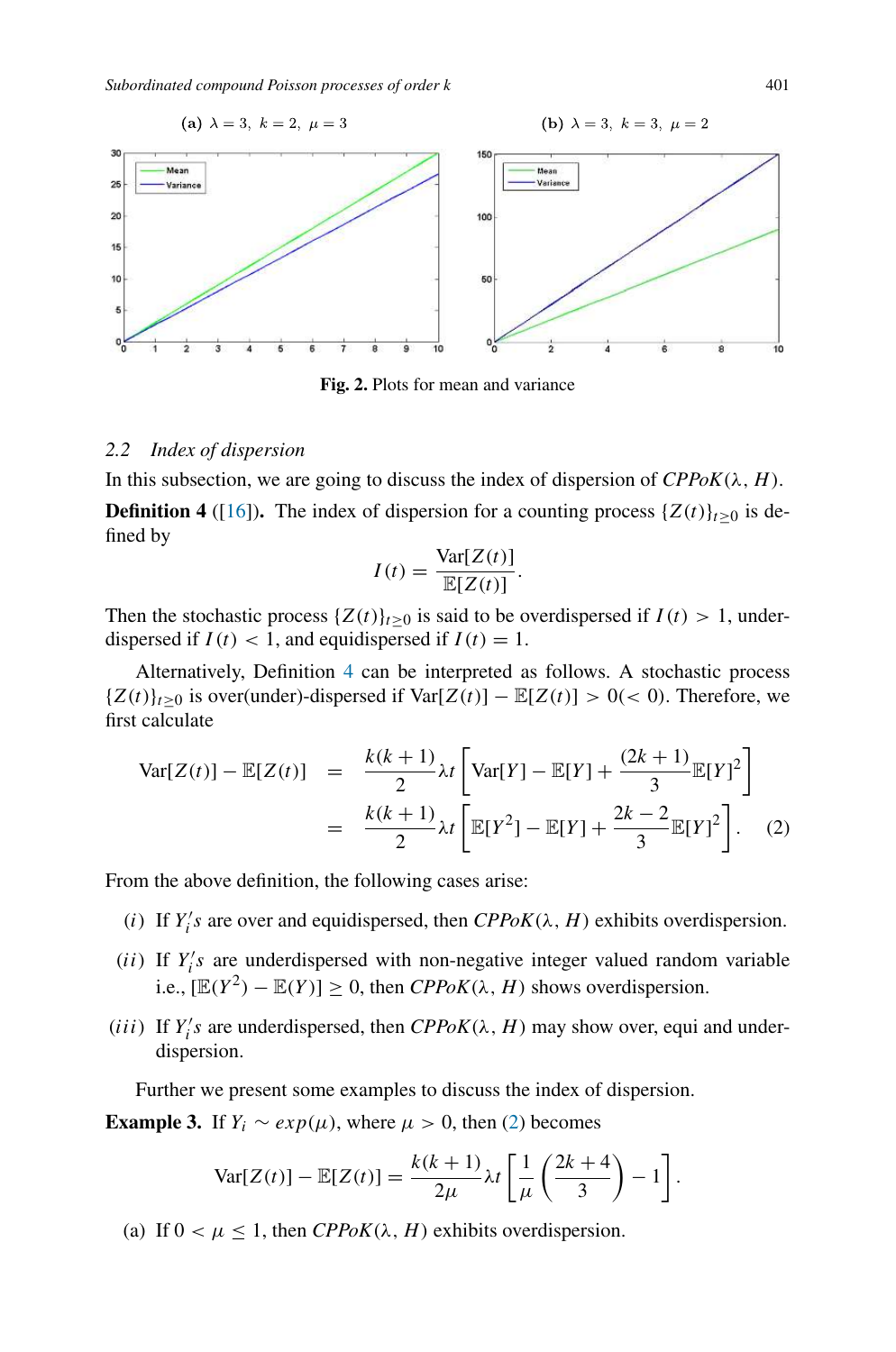- (b) If  $1 < \mu < \frac{2k+4}{3}$ , then *CPPoK*( $\lambda$ , *H*) shows overdispersion.
- (c) If  $\mu = \frac{2k+4}{3}$ , then *CPPoK*( $\lambda$ , *H*) shows equidispersion.
- (d) If  $\mu > \frac{2k+4}{3}$ , then *CPPoK*( $\lambda$ , *H*) shows underdispersion.

**Example 4.** If  $Y_i \sim Geo(p)$ , where  $p \in (0, 1]$ , then (2) becomes

$$
\text{Var}[Z(t)] - \mathbb{E}[Z(t)] = \frac{k(k+1)\lambda t}{2} \left(\frac{1-p}{p}\right)^2 \left[1 + \frac{2k+1}{3}\right].
$$

If  $0 < p < 1$ , then *CPPoK*( $\lambda$ , *H*) exhibits overdispersion.

## *2.3 Long range dependence*

In this subsection, we prove the long-range dependence (LRD) property for the  $CPPoK(\lambda, H)$ . There are several definitions available in literature. We used the definition given in  $[15]$ .

**Definition 5** ([15]). Let  $0 \leq s < t$  and s be fixed. Assume a stochastic process  ${X(t)}_{t>0}$  has the correlation function *Corr*[X(s), X(t)] that satisfies

$$
c_1(s)t^{-d} \leq Corr[X(s), X(t)] \leq c_2(s)t^{-d},
$$

for large t,  $d > 0$ ,  $c_1(s) > 0$  and  $c_2(s) > 0$ . i.e.,

$$
\lim_{t \to \infty} \frac{Corr[X(s), X(t)]}{t^{-d}} = c(s)
$$

for some  $c(s) > 0$  and  $d > 0$ . We say that,  $X(t)$  has the long-range dependence (LRD) property if  $d \in (0, 1)$  and short-range dependence (SRD) property if  $d \in$  $(1, 2)$ .

**Proposition 2.1.** *The CPPoK* $(\lambda, H)$  *has the LRD property.* 

**Proof.** Let  $0 \leq s \leq t$ . Consider

$$
Corr[Z(s), Z(t)] = \frac{Cov[Z(s), Z(t)]}{\sqrt{\text{Var}[Z(s)]\text{Var}[Z(t)]}},
$$
  
= 
$$
\sqrt{\frac{\frac{k(k+1)}{2}\lambda s\text{Var}(Y) + \frac{k(k+1)(2k+1)}{6}\lambda s\mathbb{E}[Y]^2}{\frac{k(k+1)}{2}\lambda t\text{Var}(Y) + \frac{k(k+1)(2k+1)}{6}\lambda t\mathbb{E}[Y]^2}}, \text{ from Theorem 2}
$$
  
=  $c(s)t^{-1/2}$ , (3)

where,  $0 < c(s) = \sqrt{\frac{k(k+1)}{k(k+1)} \lambda s \text{Var}(Y) + \frac{k(k+1)(2k+1)}{k(k+1)} \lambda s \mathbb{E}[Y]^2}$  $\frac{\lambda(k+1)}{\lambda(k+1)} \frac{1}{\lambda \text{Var}(Y) + \frac{k(k+1)(2k+1)}{6} \lambda \mathbb{E}[Y]^2}$ , which decays like the power law  $t^{-1/2}$ . Hence  $CPPoK(\lambda, H)$  has LRD property.  $\Box$ 

**Corollary 1.** *Let*  $Y_i \equiv 1$ *, then CPPoK*( $\lambda$ *, H*) *reduces to PPoK*( $\lambda$ ) *and Corr*[ $Z(s)$ *,*  $Z(t)$ ] *becomes*  $s^{1/2}t^{-1/2}$ . Hence LRD property also holds for PPoK (see *[29, Lemma 3.1]).*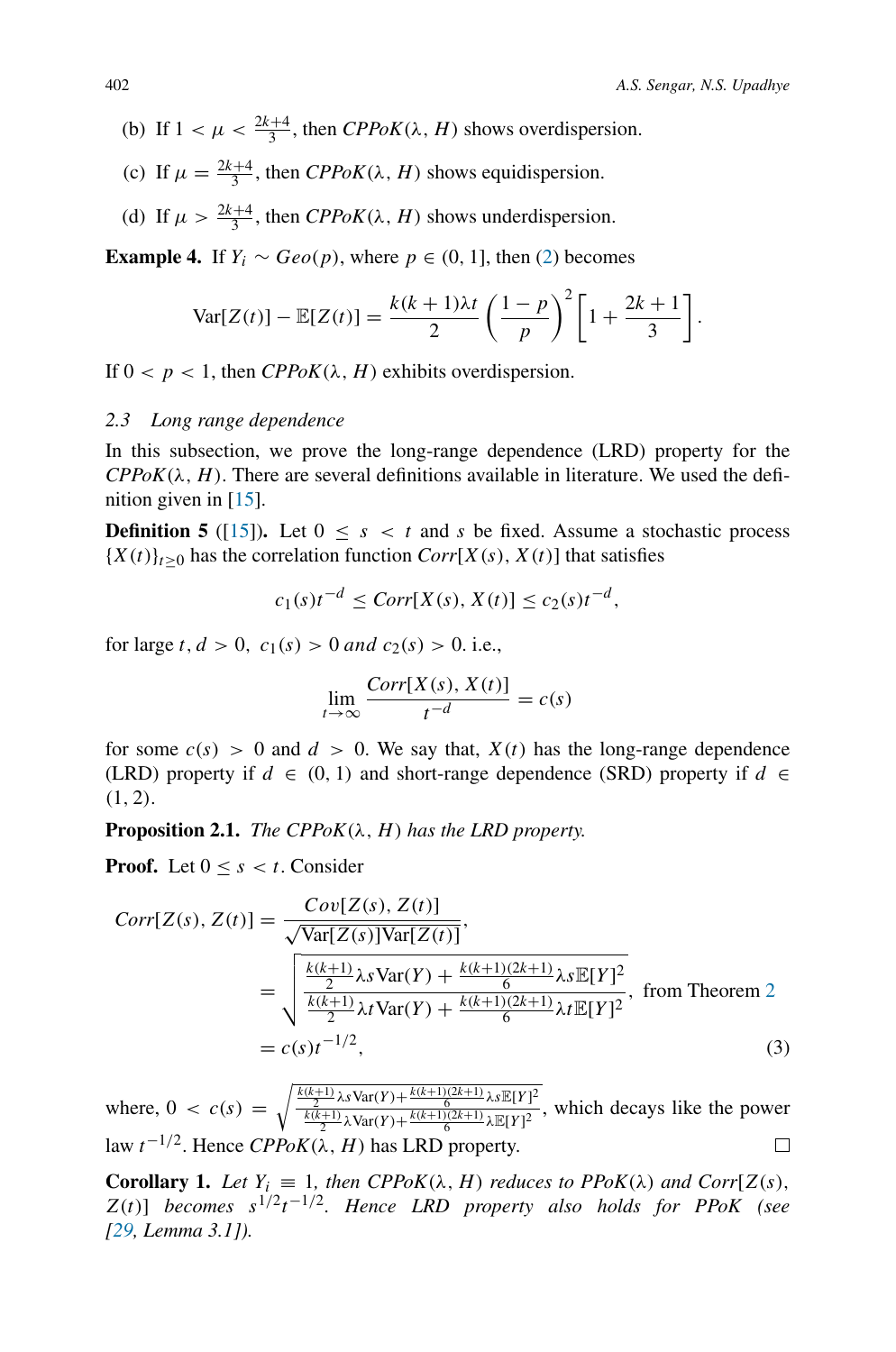#### *2.4 Martingale characterization for CPPoK*

It is well known that the martingale characterization for homogeneous Poisson process is called Watanabe theorem (see [5]). Now, we extend this theorem for  $CPPoK(\lambda, H)$ , where *H* is discrete distribution with support on  $\mathbb{Z}^+$  and for this, we need following two lemmas.

**Lemma 1.** Let  $D(t) = \sum_{i=1}^{N(t)} X_i$ ,  $t \ge 0$  be the compound Poisson process, where  ${N(t)}_{t\geq0}$  *is PP*( $k\lambda$ ) *and*  ${X_j}_{j\geq1}$  *are non-negative IID random variable, independent from*  $\{N(t)\}_{t\geq0}$ *, with pmf*  $\mathbb{P}(X_j = i) = \alpha_i$ ,  $(i = 0, 1, 2, ..., j = 1, 2, ...)$ *. Then*  $\{D(t)\}_{t>0}$  *can be represented as* 

$$
D(t) \stackrel{d}{=} \sum_{i=1}^{\infty} i Z_i(t), \ \ t \geq 0,
$$

*where,*  $Z_i(t)$ ,  $i = 1, 2, \ldots$  *are independent PP*( $k\lambda \alpha_i$ )*, and the symbol*  $\stackrel{d}{=}$  *denotes the equality in distribution.*

**Proof.** We prove this lemma by showing that the probability generating function (*pgf*) of L.H.S. and R.H.S. coincides. Let  $G_{D(t)}(u)$  is the *pgf* of  $\{D(t)\}_{t>0}$ , then

$$
G_{D(t)}(u) = \mathbb{E}[u^{D(t)}] = \sum_{n=0}^{\infty} \mathbb{E}[u^{X_1}]^n \mathbb{P}[N(t) = n]
$$
  
=  $\exp[-\lambda kt(1 - \mathbb{E}[u^X])]$   
=  $\exp[\lambda kt \sum_{j=1}^{\infty} \alpha_j(u^j - 1)].$ 

Now we compute the *pgf* of  $\sum_{i=1}^{\infty} i Z_i(t)$ , i.e.,

$$
\mathbb{E}[u^{\sum_{i=1}^{\infty}iZ_i(t)}] = \prod_{i=1}^{\infty} \mathbb{E}[u^{iZ_i(t)}]
$$
  
\n
$$
= \prod_{i=1}^{\infty} \sum_{n_i=0}^{\infty} u^{in_i} \mathbb{P}[Z_i(t) = n_i]
$$
  
\n
$$
= \prod_{i=1}^{\infty} \sum_{n_i=0}^{\infty} u^{in_i} e^{-k\lambda \alpha_i t} \frac{(k\lambda \alpha_i t)^{n_i}}{n_i!}
$$
  
\n
$$
= \exp\left[\lambda kt \sum_{i=1}^{\infty} \alpha_i (u^i - 1)\right].
$$

Hence, this lemma is proved.

**Lemma 2.** *The pgf of*  $Z(t) = \sum_{i=1}^{N^{(k)}(t)}$  $\sum_{i=1}^{N\setminus\{i\}} Y_i$ ,  $t \geq 0$  has the following form

$$
G_{Z(t)}(u) = \exp \left[ \lambda kt \sum_{j_1=1}^{\infty} \frac{q_{j_1}^{(1)} + q_{j_1}^{(2)} + \cdots + q_{j_1}^{(k)}}{k} (u^{j_1} - 1) \right],
$$

□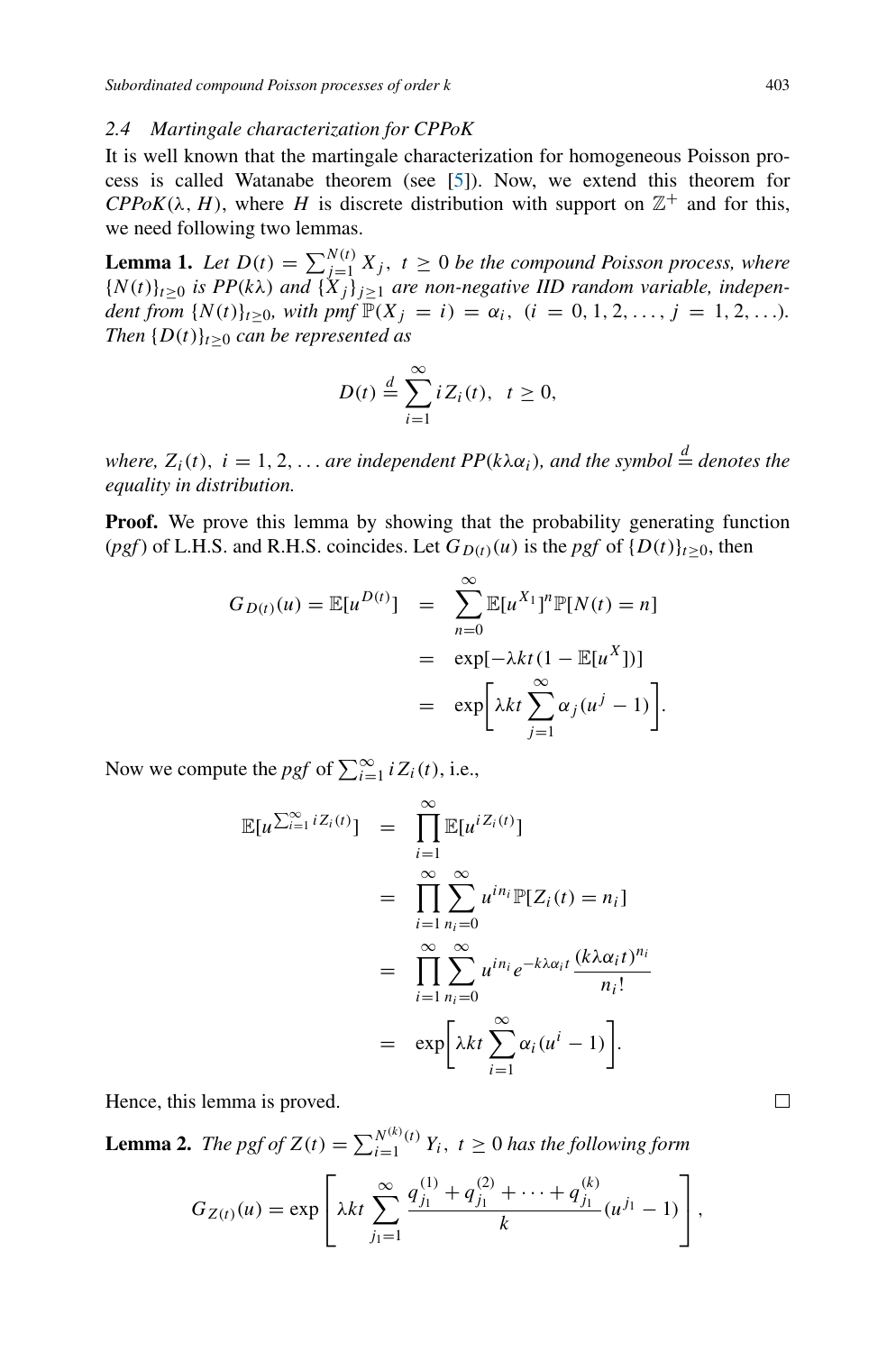$\Box$ 

*where*  $Y_i$ ,  $i = 1, 2, \ldots$  *are non-negative integer valued IID random variables with*  $\mathbb{P}[Y_i = n] = q_n, n = 0, 1, \ldots$ 

**Proof.** Let  $G_{N(k)(t)}(u)$  is the *pgf* of  $\{N^{(k)}(t)\}_{t\geq 0}$ , which is given by (see [29, Remark] 2.2])

$$
G_{N^{(k)}(t)}(u)=\exp[-k\lambda t+\lambda t\{u+u^2+\cdots+u^k\}].
$$

The *pgf* of  $\{Z(t)\}_{t\geq0}$ , denoted as  $G_{Z(t)}(u) = \mathbb{E}[u^{Z(t)}]$ , is then given by

$$
G_{Z(t)}(u) = \exp[\lambda t \{G_Y(u) + \dots + G_Y^{*k}(u)\} - k\lambda t], \text{ where } G_Y(u) = \mathbb{E}[u^Y]
$$
  
\n
$$
= \exp\left[\lambda t \left\{ \sum_{j_1=0}^{\infty} q_{j_1} u^{j_1} + \sum_{j_1=0}^{\infty} q_{j_1}^{*2} u^{j_1} + \dots + \sum_{j_1=0}^{\infty} q_{j_1}^{*k} u^{j_1} \right\} - k\lambda t \right]
$$
  
\n
$$
= \exp\left[\lambda t \left\{ \sum_{j_1=0}^{\infty} q_{j_1} u^{j_1} + \dots + \sum_{j_1=0}^{\infty} \dots \sum_{j_k=0}^{j_{k-1}} q_{j_k} \dots q_{j_1-j_2} u^{j_1} \right\} - k\lambda t \right]
$$
  
\nLet us denote  $q_{j_1}^{(n)} = \prod_{j_1=0}^{n} \sum_{j_1=0}^{j_{m-1}} q_{j_m} q_{j_{n-1}-j_m} \dots q_{j_1-j_2}, n = 1, \dots, k.$ 

$$
\lim_{m=2} \frac{1}{j_m=0} \left[ \lambda t \sum_{j_1=0}^{\infty} q_{j_1}^{(1)} (u^{j_1} - 1) + \dots + \lambda t \sum_{j_1=0}^{\infty} q_{j_1}^{(k)} (u^{j_1} - 1) \right]
$$
  
= 
$$
\exp \left[ \lambda kt \sum_{j_1=1}^{\infty} \frac{q_{j_1}^{(1)} + q_{j_1}^{(2)} + \dots + q_{j_1}^{(k)}}{k} (u^{j_1} - 1) \right].
$$

**Remark 4.** *Set*  $\alpha_{j_1} = \frac{q_{j_1}^{(1)} + \dots + q_{j_1}^{(k)}}{k}$ ,  $j_1 = 0, 1, 2, \dots$  *Substituting*  $\alpha_{j_1}$  *in Lemma 1, we get the following relation*

$$
D(t) \stackrel{d}{=} \sum_{i=1}^{\infty} i Z_i(t) \stackrel{d}{=} \sum_{i=1}^{N^{(k)}(t)} Y_i, \ t \ge 0,
$$
 (4)

where  $Y_i's$  are non-negative integer valued random variables and  $N^{(k)}(t)$  is  $PPoK(\lambda)$ .

**Theorem 3.** Let  $\{Z(t)\}_{t>0}$  be the  $\mathcal{F}_t$ -adapted stochastic process, where  $\{\mathcal{F}_t\}$  is non*decreasing family of sub-sigma algebras. Then*  $\{Z(t)\}_{t\geq0}$  *is a CPPoK*( $\lambda$ ,  $H$ ), where H is discrete distribution with support on  $\mathbb{Z}^+$  iff process  $M(t) = Z(t) - \frac{k(k+1)}{2} \lambda t \mathbb{E}[Y]$ ,  $t \geq 0$  *is an*  $\mathcal{F}_t$  *martingale.* 

**Proof.** Let  $\{Z(t)\}_{t\geq 0}$  be the  $\mathcal{F}_t$  adapted stochastic process. If  $\{Z(t)\}_{t\geq 0}$  is a compound Poisson process of order  $k$ , then

$$
\mathbb{E}[M(t)|\mathcal{F}_s] = \mathbb{E}[Z(t) - \frac{k(k+1)}{2}\lambda t \mathbb{E}[Y]|\mathcal{F}_s], \quad 0 \leq s \leq t.
$$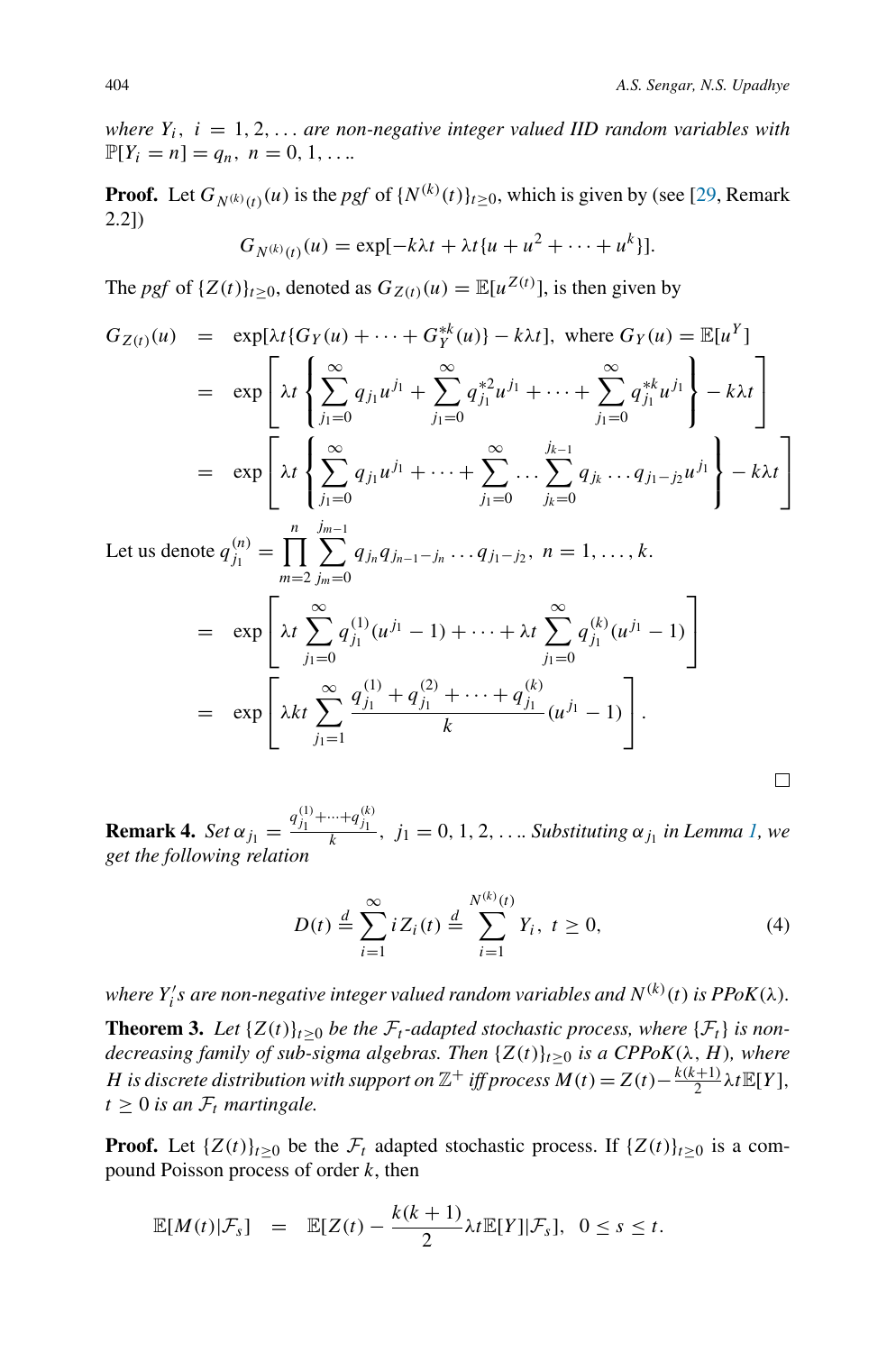$$
= \mathbb{E}[Z(t)|\mathcal{F}_s] - \frac{k(k+1)}{2}\lambda t \mathbb{E}[Y]
$$
  
\n
$$
= \mathbb{E}[Z(t) - Z(s)|\mathcal{F}_s] + \mathbb{E}[Z(s)|\mathcal{F}_s] - \frac{k(k+1)}{2}\lambda t \mathbb{E}[Y]
$$
  
\n
$$
= \mathbb{E}[Z(t) - Z(s)] + Z(s) - \frac{k(k+1)}{2}\lambda t \mathbb{E}[Y]
$$
  
\n
$$
= Z(s) - \frac{k(k+1)}{2}\lambda s \mathbb{E}[Y] = M(s).
$$

Hence, the process  $\{M(t)\}_{t>0}$  is  $\mathcal{F}_t$  martingale.

Since in Remark 4 it is shown that  $\sum_{i=1}^{\infty} i Z_i(t) \stackrel{d}{=} \sum_{i=1}^{N^{(k)}(t)}$  $\sum_{i=1}^{N^{(1)}(i)} Y_i$ , then the other part easily follows using [31, Theorem 5.2].  $\Box$ 

**Remark 5.** *We know that CPP is a Lévy process and in* (4) *it is proved that CPPoK is equal in distribution to*  $\{D(t)\}_{t>0}$ *. Hence, CPPoK is also a Lévy process and hence infinitely divisible.*

**Remark 6.** *The characteristic function of*  $CPPoK(\lambda, H)$  *can be written as* 

$$
\mathbb{E}[e^{iwZ(t)}] = \exp\bigg[t\sum_{j=1}^{\infty} (e^{iwj} - 1)k\lambda\alpha_j\bigg],\tag{5}
$$

*where,*  $\alpha_j$ ,  $j = 1, 2, \ldots$  *are as defined in Remark 4, and k* $\lambda \alpha_j = v_j$  *is called the Lévy measure of CPPoK* $(\lambda, H)$ *.* 

- *1. For*  $K = 1$ , (5) *reduces to*  $\mathbb{E}[e^{iwZ(t)}] = \exp[t \sum_{j=1}^{\infty} (e^{iwj} 1)\lambda \alpha_j]$ *, which is the characteristic function of*  $CPP(\lambda, H)$ *.*
- 2. For  $H = \delta_1$ , (5) *reduces to*  $\mathbb{E}[e^{iwZ(t)}] = \exp[\lambda kt \sum_{j=1}^k (\frac{e^{iwj}}{k} 1)]$ *, which is the characteristic function of PPoK*(λ)*.*
- *3. For*  $H = \delta_1$  *and*  $k = 1$ , (5) *reduces to*  $\mathbb{E}[e^{iwZ(t)}] = \exp[\lambda t (e^{iw} 1)]$ *, which is the characteristic function of*  $PP(\lambda)$ *.*

## **3 Main results**

In this section, we recall the definitions of Lévy subordinator and its first exit time. Further, we define the subordinated versions of  $CPPoK(\lambda, H)$  and discuss their properties.

#### *3.1 Lévy subordinator*

A Lévy subordinator  $\{D_f(t)\}_{t\geq 0}$  is a one-dimensional non-decreasing Lévy process whose Laplace transform (LT) can be expressed in the form (see [3])

$$
\mathbb{E}[e^{-\lambda D_f(t)}] = e^{-tf(\lambda)}, \ \lambda > 0,
$$

where the function  $f : [0, \infty) \to [0, \infty)$  is called the Laplace exponent and

$$
f(\lambda) = b\lambda + \int_0^\infty (1 - e^{-\lambda x}) \nu(dx), \ b \ge 0.
$$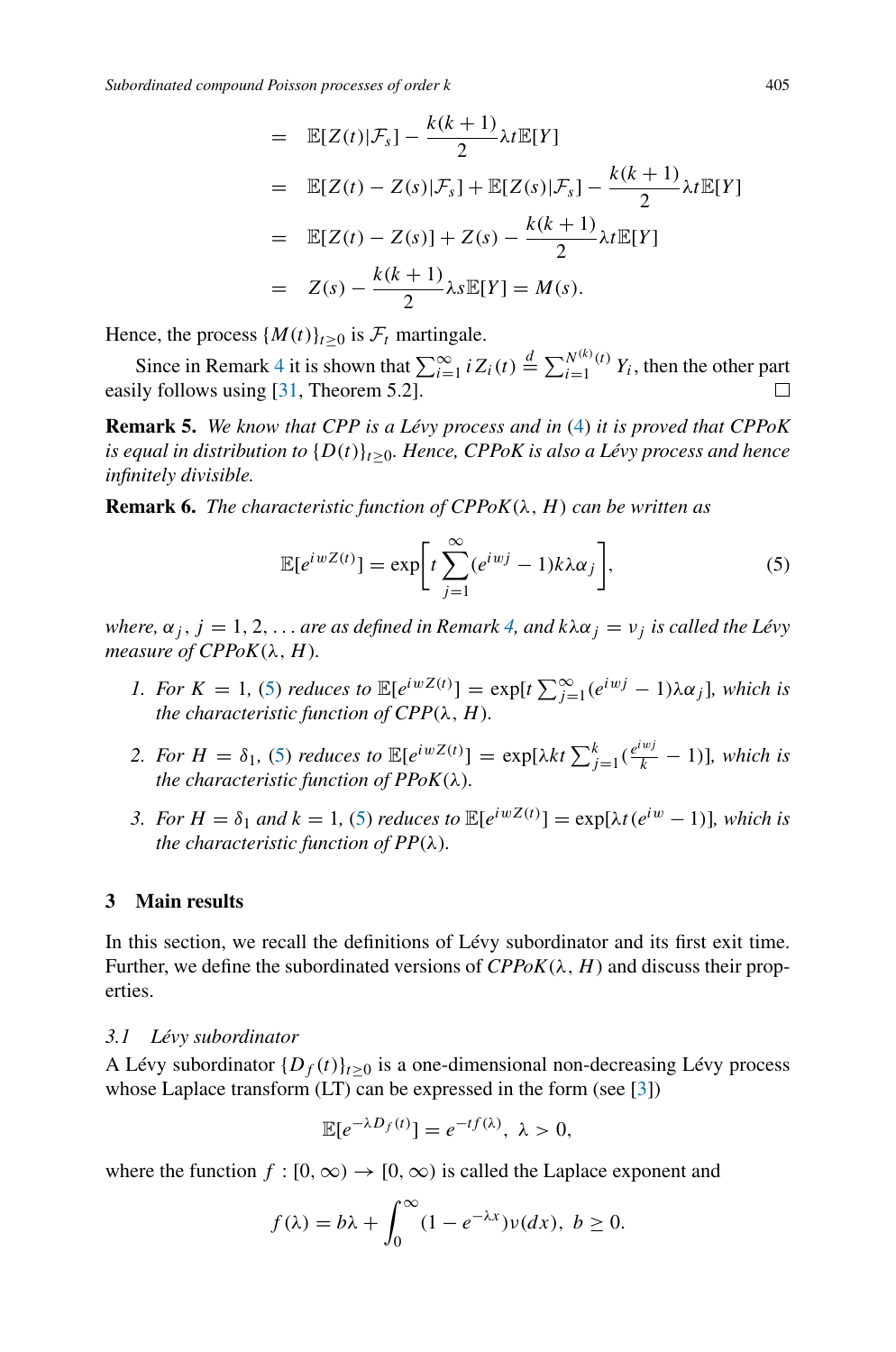Here  $b$  is the drift coefficient and  $v$  is a non-negative Lévy measure on positive halfline satisfying

$$
\int_0^\infty (x \wedge 1) \nu(dx) < \infty \text{ and } \nu([0, \infty)) = \infty,
$$

which ensures that the sample paths of  $D_f(t)$  are almost surely (a.s.) strictly increasing. Also, the inverse subordinator  ${E_f(t)}_{t\geq0}$  is the first exit time of the Lévy subordinator  $\{D_f(t)\}_{t\geq 0}$ , and it is defined as

$$
E_f(t) = \inf\{r \ge 0 : D_f(r) > t\}, t \ge 0.
$$

Next, we study  $CPPoK(\lambda, H)$  by taking subordinator as mixture of tempered stable subordinators (MTSS).

## *3.2 CPPoK time changed by mixtures of tempered stable subordinators*

The mixtures of tempered stable subordinators (MTSS)  $\{S_{\alpha_1,\alpha_2}^{\mu_1,\mu_2}(t)\}_{{}^t\geq0}$  is a Lévy process with LT (see [7])

$$
\mathbb{E}[e^{-sS_{\alpha_1,\alpha_2}^{\mu_1,\mu_2}(t)}] = \exp\{-t(c_1((s+\mu_1)^{\alpha_1}-\mu_1^{\alpha_1}) + c_2((s+\mu_2)^{\alpha_2}-\mu_2^{\alpha_2}))\}, \ s > 0,
$$

where  $c_1 + c_2 = 1$ ,  $c_1$ ,  $c_2 \ge 0$ ,  $\mu_1$ ,  $\mu_2 > 0$  are tempering parameters and  $\alpha_1$ ,  $\alpha_2 \in$ (0, 1) are stability indices. The function  $f(s) = c_1((s + \mu_1)^{\alpha_1} - \mu_1^{\alpha_1}) + c_2((s + \mu_1)^{\alpha_1} - \mu_1^{\alpha_1})$  $(\mu_2)^{\alpha_2} - \mu_2^{\alpha_2}$ ) is the Laplace exponent of MTSS. It can also be represented as sum of two independent tempered stable subordinators  $S^{\mu_1}_{\alpha_1}(t)$  and  $S^{\mu_2}_{\alpha_2}(t)$  as

$$
S^{\mu_1,\mu_2}_{\alpha_1,\alpha_2}(t) = S^{\mu_1}_{\alpha_1}(c_1t) + S^{\mu_2}_{\alpha_2}(c_2t), c_1, c_2 \ge 0.
$$

The mean and variance of MTSS are given as

$$
\mathbb{E}[S_{\alpha_1,\alpha_2}^{\mu_1,\mu_2}(t)] = t(c_1\alpha_1\mu_1^{\alpha_1-1} + c_2\alpha_2\mu_2^{\alpha_2-1}),
$$
\n(6)

$$
\text{Var}[S_{\alpha_1,\alpha_2}^{\mu_1,\mu_2}(t)] = t(c_1\alpha_1(1-\alpha_1)\mu_1^{\alpha_1-2} + c_2\alpha_2(1-\alpha_2)\mu_2^{\alpha_2-2}).\tag{7}
$$

**Definition 6.** Let  $\{S_{\alpha_1,\alpha_2}^{\mu_1,\mu_2}(t)\}_{t\geq 0}$  be the Lévy subordinator satisfying  $\mathbb{E}[S_{\alpha_1,\alpha_2}^{\mu_1,\mu_2}(t)^\rho]<\infty$  for all  $\rho>0$ . Then the time-changed *CPPoK*( $\lambda$ , *H*), denoted by  $TCPPoK(\lambda, H, S^{\mu_1,\mu_2}_{\alpha_1,\alpha_2})$  is defined as

$$
Z_1(t) = Z(S_{\alpha_1,\alpha_2}^{\mu_1,\mu_2}(t)) = \sum_{i=1}^{N^{(k)}(S_{\alpha_1,\alpha_2}^{\mu_1,\mu_2}(t))} Y_i, \ t \ge 0,
$$

where  $\{Z(t)\}_{t\geq 0}$  is  $CPPoK(\lambda, H)$ , independent from  $\{S^{\mu_1,\mu_2}_{\alpha_1,\alpha_2}(t)\}_{t\geq 0}$ .

**Remark 7.** *If*  $\alpha_1 = \alpha_2 = \alpha$ , and  $\mu_1 = \mu_2 = 0$ , then MTSS becomes  $\alpha$ -stable sub*ordinator, reducing*  $Z_1(t)$  *to*  $TCPPoK(\lambda, H, S_\alpha)$ *, which we call as space fractional CPPoK and written as*

$$
Z(S_{\alpha}(t)) = \sum_{i=1}^{N^{(k)}(S_{\alpha}(t))} Y_i, \ t \geq 0.
$$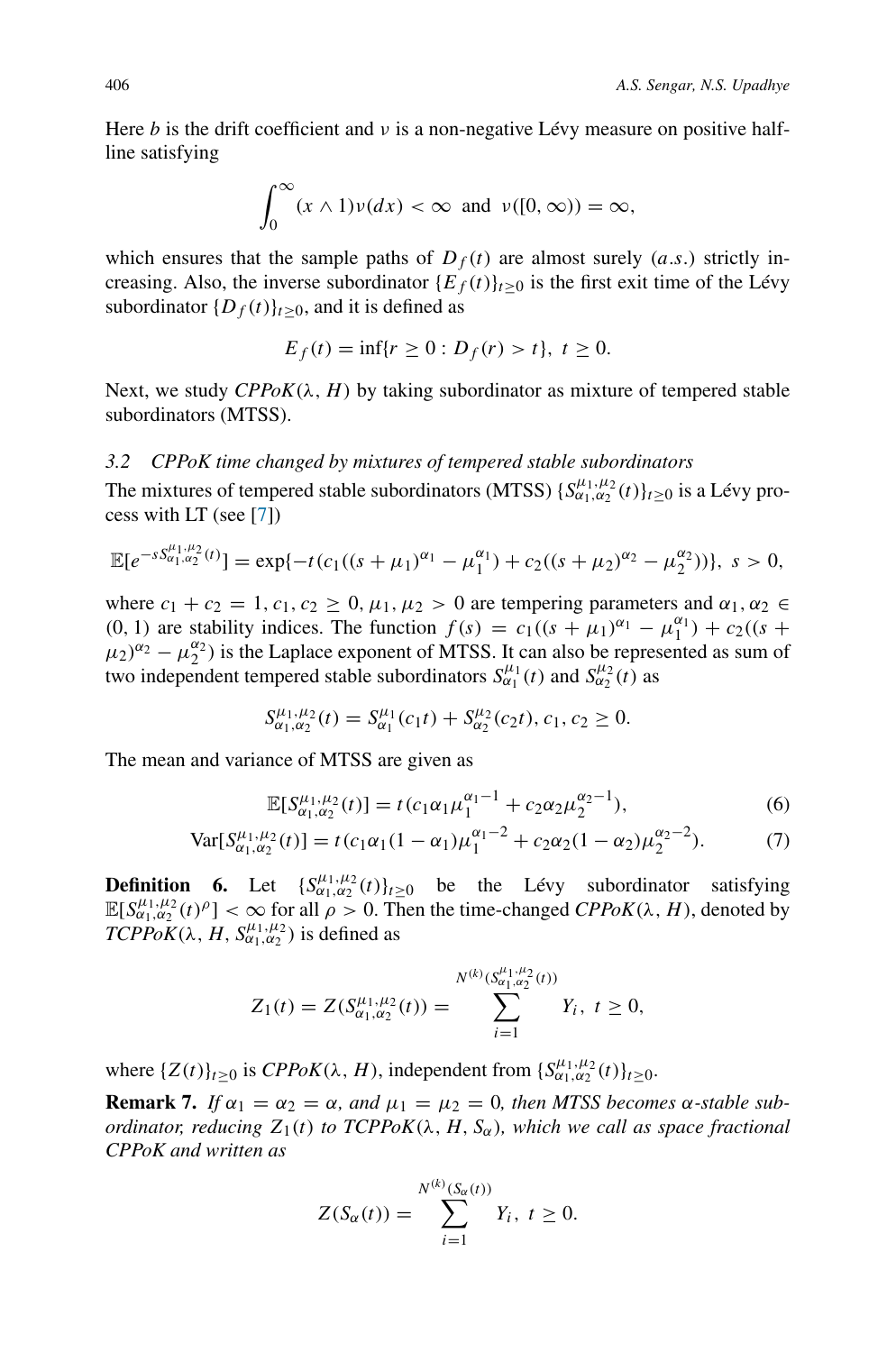Let  $Y_i$ 's  $\equiv$  1*, then*  $Z(S_\alpha(t))$  *reduces to space fractional PPoK, denoted as PPoK* $(\lambda, S_{\alpha})$ *. Its pgf is given as* 

$$
G_{Z_1(t)}(u) = e^{[-t\lambda^{\alpha}(k-\sum_{j=1}^k u^j)^{\alpha}]}, \ t \ge 0.
$$

*It can be seen as extension of space fractional Poisson process (see [22]).*

**Remark 8.** *If*  $\alpha_1 = \alpha_2 = \alpha$ , and  $\mu_1 = \mu$ ,  $\mu_2 = 0$ , then MTSS reduces to tempered  $\alpha$ stable subordinator and  $Z_1(t)$  becomes tempered space fractional CPPoK, denoted  $as \, TCPPoK(\lambda, H, S_\alpha^\mu)$ , can be written as

$$
Z(S_{\alpha}^{\mu}(t)) = \sum_{i=1}^{N^{(k)}(S_{\alpha}^{\mu}(t))} Y_i, \ t \geq 0,
$$

where  $\mu > 0$  is tempering parameter. Substituting  $Y_i$ 's  $\equiv 1$ , it becomes tempered *space fractional PPoK, denoted as PPoK* $(\lambda, S_{\alpha}^{\mu})$ .

**Theorem 4.** *The finite dimensional distribution of TCPPoK*( $\lambda$ ,  $H$ ,  $S_{\alpha_1,\alpha_2}^{\mu_1,\mu_2}$ ) *has the following form*

$$
F_{Z_1(t_1),...,Z_1(t_n)}(y_1,...,y_n) = \sum_{j_1,...,j_n} \prod_{l=1}^n q_{j_l}(\Delta t_l) \int_{-\infty}^{v_1} \cdots \int_{-\infty}^{v_n} \prod_{m=1}^n h_{Y_1}^{*j_m}(x_m) dx_m,
$$
\n(8)

*where the summation is taken over all non-negative integers*  $j_i \geq 0, i = 1, 2, \ldots, n$ ,  $\Delta t_l = t_l - t_{l-1}, v_k = y_k - \sum_{l=1}^{k-1} x_l, k = 1, \ldots, n$ , *h is the density of H, and*<br> $\Delta t_l = \sum_{l=1}^{n} x_l \Delta t_l + \sum_{l=1}^{n} x_l \Delta t_l + \sum_{l=1}^{n} x_l \Delta t_l$  $q_j(t) = \mathbb{P}[N^{(k)}(S_{\alpha_1,\alpha_2}^{\mu_1,\mu_2}(t)) = j]$ *, where*  $\{S_{\alpha_1,\alpha_2}^{\mu_1,\mu_2}(t)\}_{{}^{t\geq 0}}$  *is the MTSS and*  $\{N^{(k)}(t)\}_{{}^{t\geq 0}}$ *is*  $PPoK(\lambda)$ *.* 

**Proof.** The result easily follows from the proof of Theorem 1.

Now, we present some distributional properties of  $TCPPoK(\lambda, H, S^{\mu_1,\mu_2}_{\alpha_1,\alpha_2})$ .

**Theorem 5.** Let  $0 \leq s \leq t \leq \infty$ . Then the mean and covariance function of  $TCPPoK(\lambda, H, S^{\mu_1,\mu_2}_{\alpha_1,\alpha_2})$  are given as

(i)  $\mathbb{E}[Z_1(t)] = \mathbb{E}[Z(1)] \mathbb{E}[S^{\mu_1,\mu_2}_{\alpha_1,\alpha_2}(t)],$ 

(ii)  $Cov[Z_1(s), Z_1(t)] = \mathbb{E}[Z(1)]^2 Var[S_{\alpha_1,\alpha_2}^{\mu_1,\mu_2}(s)] + \mathbb{E}[S_{\alpha_1,\alpha_2}^{\mu_1,\mu_2}(s)]Var[Z(1)].$ 

*On putting*  $s = t$  *in part (ii), we can get the expression for variance of TCPPoK* $(\lambda, H, \lambda)$  $S^{\mu_1, \mu_2}_{\alpha_1, \alpha_2}$ ).

**Proof.** The proof follows from (see [14, Theorem 2.1]).

**Remark 9.** *Here are some specific cases of mean and covariance for CPPoK(* $\lambda$ *, H,*  $S_{\alpha_1,\alpha_2}^{\mu_1,\mu_2}$  that we discussed in Definition 3.

(a) *For*  $H = \delta_1$ , (*i*) reduces to  $\mathbb{E}[Z_1(t)] = \mathbb{E}[N^{(k)}(1)] \mathbb{E}[S_{\alpha_1,\alpha_2}^{\mu_1,\mu_2}(t)]$  *and (ii) reduces to*  $Cov[Z_1(s), Z_1(t)] = \mathbb{E}[N^{(k)}(1)]^2 Var[S_{\alpha_1,\alpha_2}^{\mu_1,\mu_2}(s)] + \mathbb{E}[S_{\alpha_1,\alpha_2}^{\mu_1,\mu_2}(s)]Var[N^{(k)}(1)]$ *which is mean and covariance of TCPPoK-I as discussed in (see [29, Theorem* 3.2*]).*

□

 $\Box$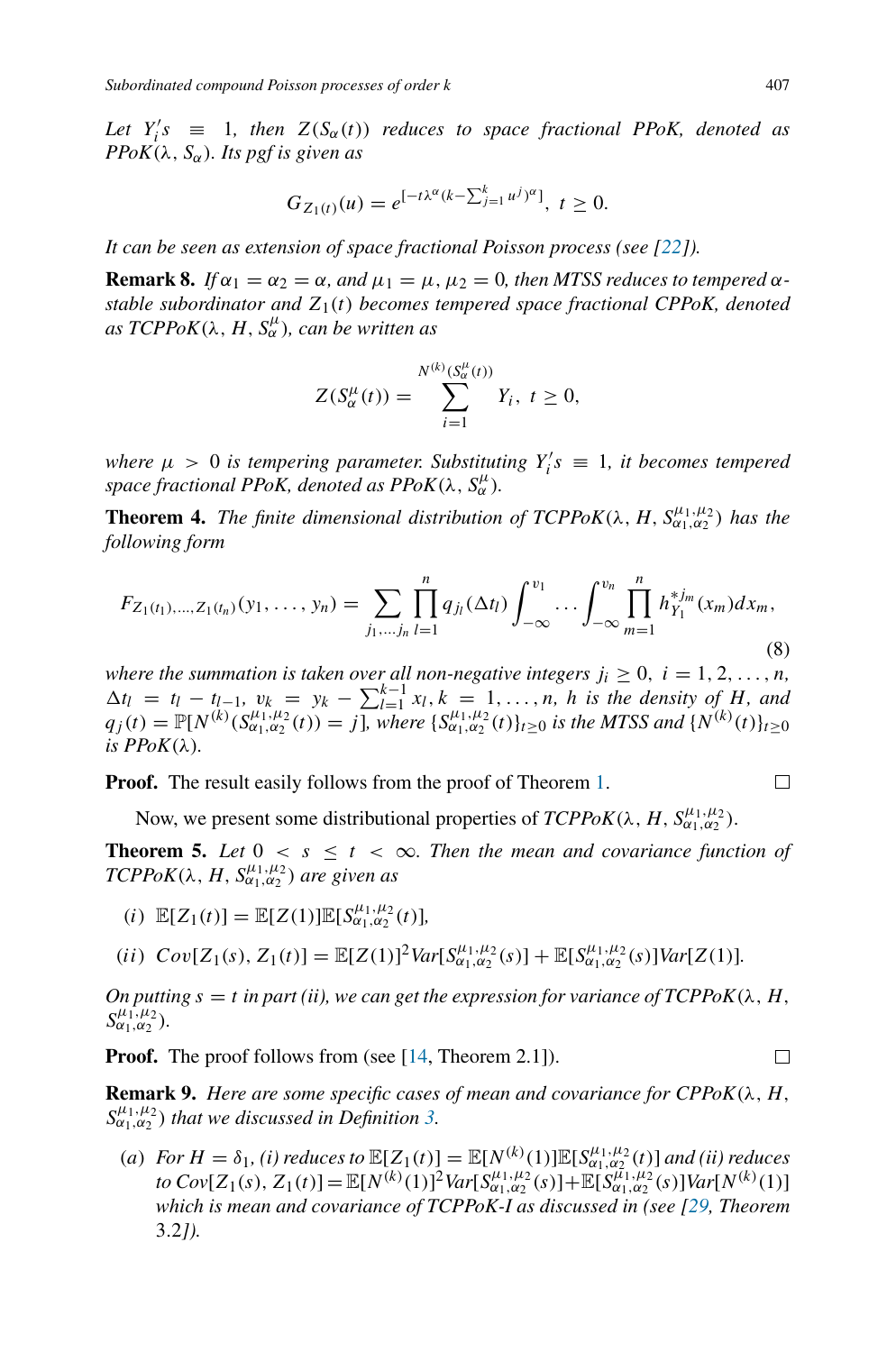- (b) *For*  $k = 1$ , (i) reduces to  $\mathbb{E}[Z_1(t)] = \lambda \mathbb{E}[Y] \mathbb{E}[S_{\alpha_1, \alpha_2}(t)]$  and (ii) reduces to  $Cov[Z_1(s), Z_1(t)] = (\lambda \mathbb{E}[Y])^2 Var[S_{\alpha_1,\alpha_2}^{\mu_1,\mu_2}(s)] + \mathbb{E}[S_{\alpha_1,\alpha_2}^{\tilde{\mu}_1,\mu_2}(s)]\lambda \mathbb{E}[Y^2]$  which is *the mean and covariance of time-changed CPP* $(\lambda, H)$ *.*
- (c) *For*  $H = \delta_1$  *and*  $k = 1$ , (*i*) *reduces to*  $\mathbb{E}[Z_1(t)] = \mathbb{E}[N(1)] \mathbb{E}[S_{\mu_1,\alpha_2}^{\mu_1,\mu_2}(t)]$ *and* (*ii)* reduces to  $Cov[Z_1(s), Z_1(t)] = \mathbb{E}[N(1)]^2 Var[S_{\alpha_1,\alpha_2}^{\mu_1,\mu_2}(s)] +$  $\mathbb{E}[S_{\alpha_1,\alpha_2}^{\mu_1,\mu_2}(s)]$ *Var*[N(1)] *which is the mean and covariance of time-changed PP*(λ)*.*

Now, we discuss the index of dispersion for  $TCPPoK(\lambda, H, S^{\mu_1,\mu_2}_{\alpha_1,\alpha_2})$ . For this, we evaluate

$$
\begin{split} \text{Var}[Z_1(t)] - \mathbb{E}[Z_1(t)] &= \mathbb{E}[Z(1)]^2 \text{Var}[S_{\alpha_1, \alpha_2}^{\mu_1, \mu_2}(t)] \\ &+ \mathbb{E}[S_{\alpha_1, \alpha_2}^{\mu_1, \mu_2}(t)] \left\{ \text{Var}[Z(1)] - \mathbb{E}[Z(1)] \right\}. \end{split} \tag{9}
$$

Since  $\{S_{\alpha_1,\alpha_2}^{\mu_1,\mu_2}(t)\}_{t\geq 0}$  is a Lévy subordinator, therefore  $\mathbb{E}[S_{\alpha_1,\alpha_2}^{\mu_1,\mu_2}(t)] > 0$ . Thus the following cases arises:

- (i) If  $Z(1)$  is over/equidispersed, then  $TCPPoK(\lambda, H, S_{\alpha_1,\alpha_2}^{\mu_1,\mu_2})$  exhibits overdispersion.
- (ii) If  $Z(1)$  is underdispersed, then  $TCPPoK(\lambda, H, S_{\alpha_1,\alpha_2}^{\mu_1,\mu_2})$  may show over, under and equidispersion.

Moreover, we discuss the index of dispersion by taking some example of  $TCPPoK(\lambda, H, S^{\mu_1,\mu_2}_{\alpha_1,\alpha_2}).$ 

**Example 5.** When H has exponential distribution with parameter  $\mu > 0$ , (9) becomes

$$
\text{Var}[Z_1(t)] - \mathbb{E}[Z_1(t)] = \text{Var}[S_{\alpha_1, \alpha_2}^{\mu_1, \mu_2}(t)] \left[ \frac{k(k+1)\lambda}{2\mu} \right]^2 + \mathbb{E}[S_{\alpha_1, \alpha_2}^{\mu_1, \mu_2}(t)] \times (10)
$$

$$
\frac{k(k+1)\lambda}{2\mu} \left[ \frac{2k+4}{3\mu} - 1 \right].
$$

- 1. If  $0 < \mu \leq 1$ , then  $Z(1)$  is overdispersed. Since the sample paths of Lévy subordinator  $S_{\alpha_1,\alpha_2}^{\mu_1,\mu_2}(t)$  are strictly increasing (see [28, Theorem 21.3]), so  $\mathbb{E}[S_{\alpha_1,\alpha_2}^{\mu_1,\mu_2}(t)]$  is positive, and both the terms of (10) is positive. Therefore  $Z_1(t)$ shows overdispersion.
- 2. If  $\mu = \frac{2k+4}{3}$ , then  $Z(1)$  is equidispersed. Second term becomes zero but the first terms of (10) is positive. Therefore  $Z_1(t)$  shows overdispersion.
- 3. If  $\mu > \frac{2k+4}{3}$ , then  $Z(1)$  is underdispersed. So the second term in (10) becomes negative and the following cases arises
	- (a) if  $\left[\frac{k(k+1)\lambda}{2\mu}\right]^2 \text{Var}[S_{\alpha_1,\alpha_2}^{\mu_1,\mu_2}(t)] > \mathbb{E}[S_{\alpha_1,\alpha_2}^{\mu_1,\mu_2}(t)]\frac{k(k+1)\lambda}{2\mu}\left[1-\frac{2k+4}{3\mu}\right],$  then  $Z_1(t)$  shows overdispersion.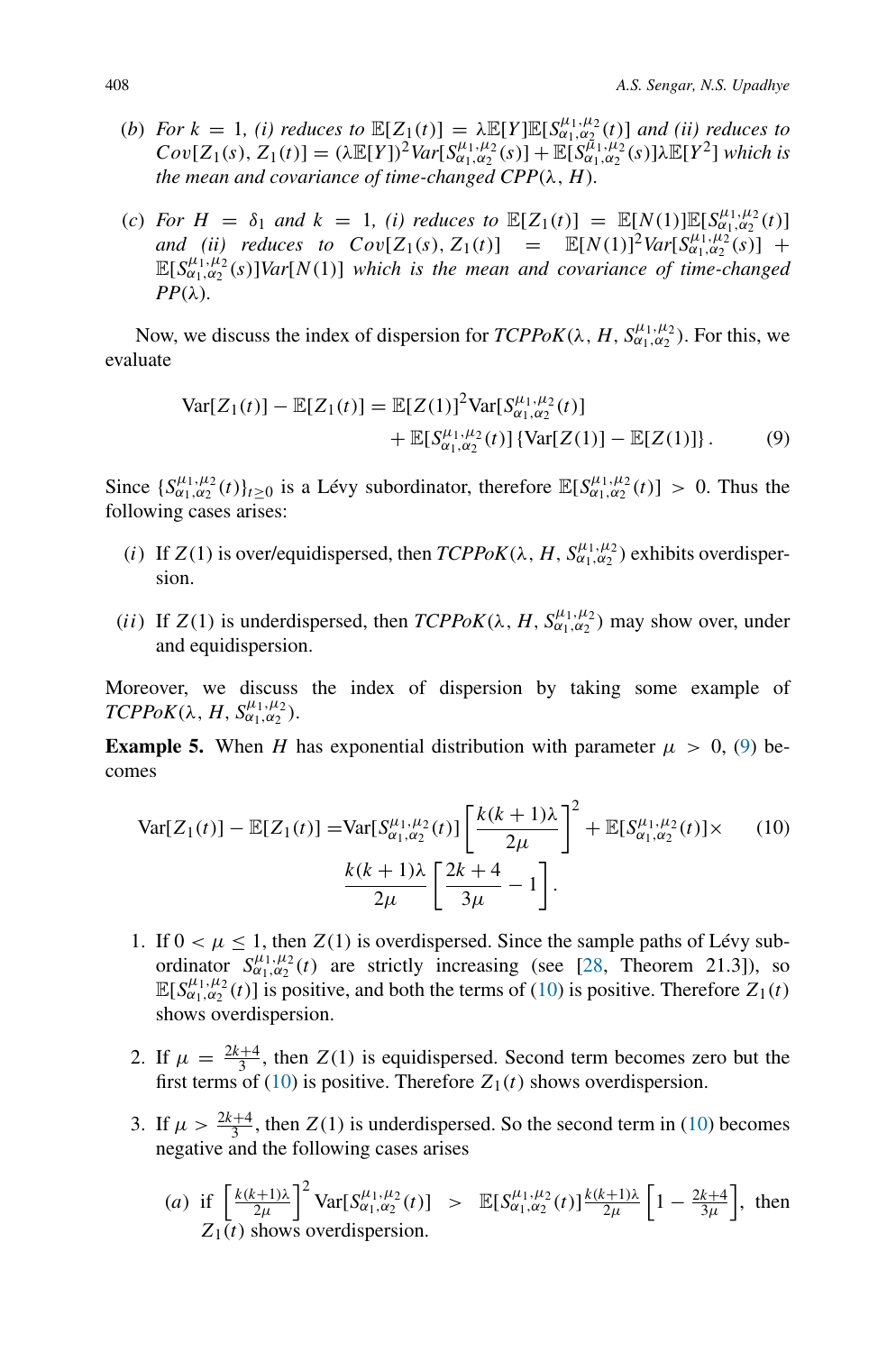*Subordinated compound Poisson processes of order* k 409

(c) if 
$$
\left[\frac{k(k+1)\lambda}{2\mu}\right]^2
$$
 Var $[S_{\alpha_1,\alpha_2}^{\mu_1,\mu_2}(t)] = \mathbb{E}[S_{\alpha_1,\alpha_2}^{\mu_1,\mu_2}(t)]\frac{k(k+1)\lambda}{2\mu}\left[1-\frac{2k+4}{3\mu}\right]$ , then  $Z_1(t)$  shows equidispersion.

(b) if 
$$
\left[\frac{k(k+1)\lambda}{2\mu}\right]^2
$$
 Var $[S_{\alpha_1,\alpha_2}^{\mu_1,\mu_2}(t)] < \mathbb{E}[S_{\alpha_1,\alpha_2}^{\mu_1,\mu_2}(t)]\frac{k(k+1)\lambda}{2\mu}\left[1-\frac{2k+4}{3\mu}\right]$ , then  $Z_1(t)$  shows underdispersion.

## *3.3 Long-range dependence*

Now we analyze the LRD property for  $TCPPoK(\lambda, H, S^{\mu_1, \mu_2}_{\alpha_1, \alpha_2})$ .

**Theorem 6.** *Let*  $\{Z_1(t)\}_{t\geq 0}$  *be the time-changed CPPoK*( $\lambda$ , *H*)*. It has the LRD property.*

**Proof.** We have  $\mathbb{E}[S_{\alpha_1,\alpha_2}^{\mu_1,\mu_2}(t)^n] \sim (c_1\alpha_1\lambda_1^{\alpha_1-1} + c_2\alpha_2\lambda_2^{\alpha_2-1})^n t^n$ , as  $t \to \infty$ , from [7]. Therefore

$$
\text{Var}[Z_1(t)] \sim \mathbb{E}[S_{\alpha_1,\alpha_2}^{\mu_1,\mu_2}(t)]\text{Var}[Z(1)] \sim Kt,\tag{11}
$$

where  $K = (c_1 \alpha_1 \lambda_1^{\alpha_1 - 1} + c_2 \alpha_2 \lambda_2^{\alpha_2 - 1}) \text{Var}[Z(1)].$ Let  $0 < s < t < \infty$ , then

$$
Corr[Z_1(s), Z_1(t)] = \frac{Cov[Z_1(s), Z_1(t)]}{\sqrt{\text{Var}[Z_1(s)]\text{Var}[Z_1(t)]}},
$$
  
 
$$
\sim \frac{\sqrt{Cov[Z_1(s), Z_1(t)]}}{t^{1/2}\sqrt{K}}, \text{ from (11)}
$$
  
 
$$
= c(s)t^{-1/2},
$$

where  $c(s) = \frac{\sqrt{Cov[Z_1(s), Z_1(t)]}}{\sqrt{K}} > 0$ . Hence from the Definition 5, *TCPPoK*( $\lambda$ , *H*,  $S^{\mu_1,\mu_2}_{\alpha_1,\alpha_2}$ ) captures LRD property. □

# *3.4 CPPoK time changed by the first exit time of mixtures of tempered stable subordinators*

In this subsection, we consider  $CPPoK(\lambda, H)$  subordinated with first exit time of MTSS and discuss the asymptotic behavior of its moments.

The first exit time of Lévy subordinator  $S_{\alpha_1,\alpha_2}^{\mu_1,\mu_2}(t)$  also known as inverse subordinator is defined as

$$
E_{\alpha_1,\alpha_2}^{\mu_1,\mu_2}(t) = \inf\{r \ge 0 : S_{\alpha_1,\alpha_2}^{\mu_1,\mu_2}(r) > t\}, t \ge 0.
$$

**Definition 7.** Let  $\{Z(t)\}_{t\geq 0}$  be the *CPPoK*( $\lambda$ , *H*) as discussed in Definition 3, then the subordinated CPPoK with first exit time of MTSS, denoted as  $TCPPoK(\lambda, H,$  $E_{\alpha_1,\alpha_2}^{\mu_1,\mu_2}$ ) is defined as

$$
Z_2(t) = Z(E_{\alpha_1,\alpha_2}^{\mu_1,\mu_2}(t)) = \sum_{i=1}^{N^{(k)}(E_{\alpha_1,\alpha_2}^{\mu_1,\mu_2}(t))} Y_i, \ t \ge 0
$$

where the process  $\{Z(t)\}_{t\geq 0}$  is independent from  $\{E_{\alpha_1,\alpha_2}^{\mu_1,\mu_2}(t)\}_{t\geq 0}$ .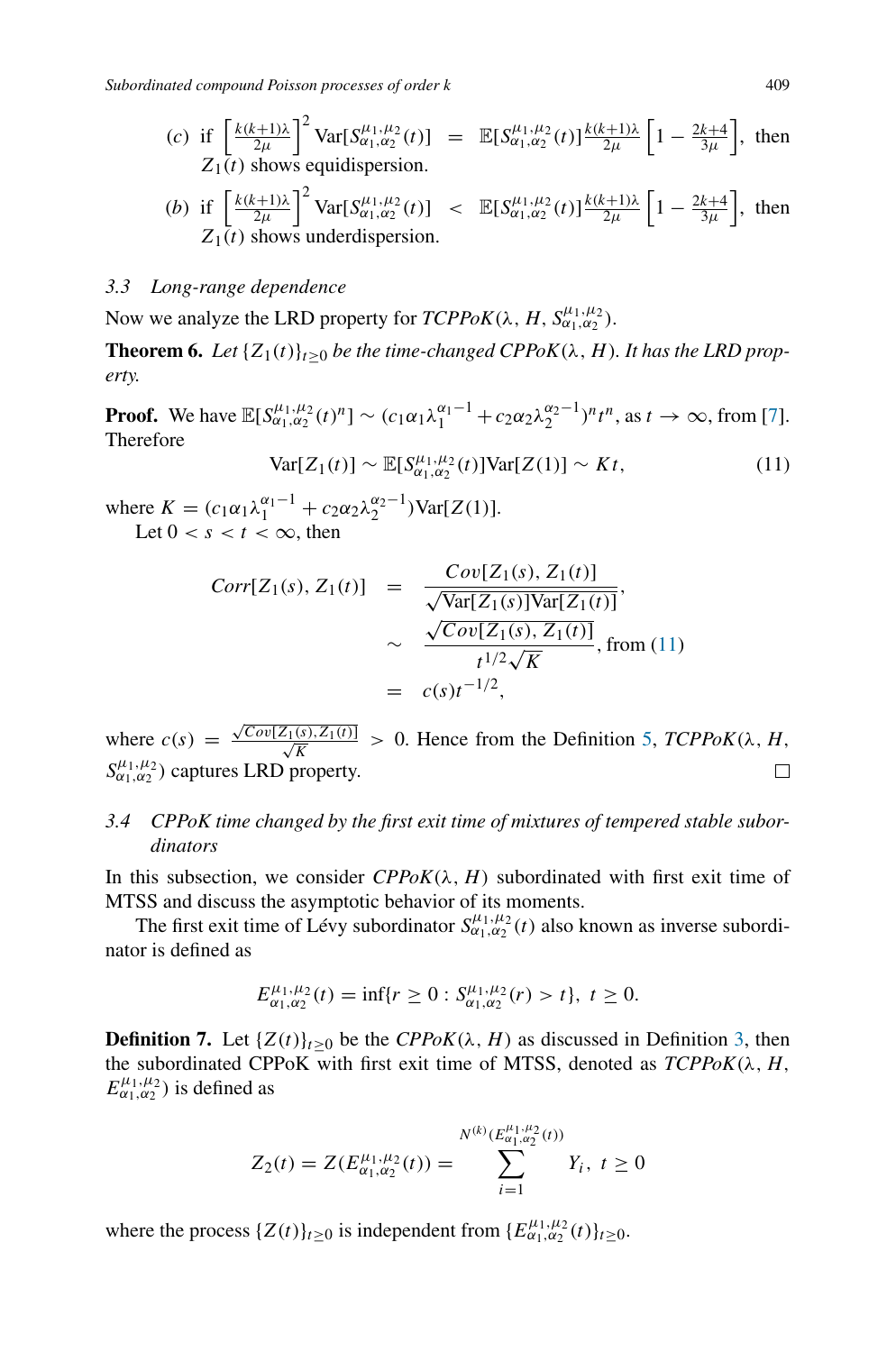**Remark 10.** If  $\mu_1 = \mu_2 = 0$ , then  $E^{\lambda_1, \lambda_2}_{\alpha_1, \alpha_2}(t)$  becomes inverse mixed stable subor $d$ *inator as discussed in [9], reducing*  $Z_2(t)$  *to TCPPoK*( $\lambda$ ,  $H$ ,  $E_{\alpha_1,\alpha_2}$ ), which we call *as mixed fractional CPPoK and written as*

$$
Z_2(t) = \sum_{i=1}^{N^{(k)}(E_{\alpha_1,\alpha_2}(t))} Y_i, \ t \ge 0.
$$

**Proposition 3.1.** *The marginal distribution of TCPPoK*( $\lambda$ , H,  $E_{\alpha_1,\alpha_2}^{\mu_1,\mu_2}$ ) is given as

$$
F_{Z_2(t)}(y) = \int_0^\infty F_{Z(x)}(y) g_E(x, t) dx,
$$

*where*  $F_{Z(x)}(y) = \sum_{j=0}^{\infty} p_j(x) \int_{-\infty}^{y} h_{Y_1}^{*j}(z) dz$  *is the marginal distribution of*  $CPPoK(\lambda, H)$ , and  $g_E(x, t)$  *is the density function of*  $E_{\alpha_1, \alpha_2}^{\mu_1, \mu_2}(t)$ *.* 

**Proof.** We prove this proposition by using the conditioning argument on  $E_{\alpha_1,\alpha_2}^{\mu_1,\mu_2}(t)$ . Then the rest follows from Theorem 1.

**Theorem 7.** *The mean and covariance function of*  $TCPPoK(\lambda, H, E^{\mu_1,\mu_2}_{\alpha_1,\alpha_2})$  *are given as* 

- *1*.  $\mathbb{E}[Z_2(t)] = \mathbb{E}[Z(1)] \mathbb{E}[E_{\alpha_1,\alpha_2}^{\mu_1,\mu_2}(t)],$
- 2.  $Cov[Z_2(s), Z_2(t)] = Var[Z(1)] \mathbb{E}[E_{\alpha_1,\alpha_2}^{\mu_1,\mu_2}(s)] + \mathbb{E}[Z(1)]^2 Cov[E_{\alpha_1,\alpha_2}^{\mu_1,\mu_2}(s)]$  $E_{\alpha_1,\alpha_2}^{\mu_1,\mu_2}(t)$ ].

**Proof.** The proof follows as given in [14, Theorem 2.1].

Now, we discuss the asymptotic behavior of moments of  $TCPPoK(\lambda, H, E^{\mu_1,\mu_2}_{\alpha_1,\alpha_2})$ . First we need the following Theorem (see [3, 30]).

**Theorem 8** (Tauberian Theorem). Let  $l : (0, \infty) \rightarrow (0, \infty)$  be a slowly varying *function at* 0 *(respectively*  $\infty$ *) and let*  $\rho \geq 0$ *. Then for a function*  $U : (0, \infty) \rightarrow$ (0,∞)*, the following are equivalent.*

- *1.*  $U(x) \sim x^{\rho} l(x) / \Gamma(1 + \rho), x \to 0$  *(respectively*  $x \to \infty$ *).*
- 2.  $\tilde{U}(s) \sim s^{-\rho-1} l(1/s), s \to \infty$  *(respectively*  $s \to 0$ *), where*  $\tilde{U}(s)$  *is the LT of*  $U(x)$ .

We know that LT of pth order moment of inverse subordinator  ${E_f(t)}_{t>0}$  is given by (see [16])

$$
\mathscr{L}[\mathbb{E}(E_f(t))^p] = \frac{\Gamma(1+p)}{s(f(s))^p}, \ p > 0,
$$

where  $f(s)$  is the corresponding Bernstein function associated with Lévy subordinator.

**Proposition 3.2.** *The asymptotic form of mean and variance of*  $\{Z_2(t)\}_{t\geq0}$  *is given as*

$$
\mathbb{E}[Z_2(t)] \sim \mathbb{E}[Z(1)] \frac{t}{c_1 \alpha_1 \lambda_1^{\alpha_1 - 1} + c_2 \alpha_2 \lambda_2^{\alpha_2 - 1}}, \quad \text{as } t \to \infty.
$$
  

$$
Var[Z_2(t)] \sim Var[Z(1)] \frac{t}{c_1 \alpha_1 \lambda_1^{\alpha_1 - 1} + c_2 \alpha_2 \lambda_2^{\alpha_2 - 1}}, \quad \text{as } t \to \infty.
$$

 $\Box$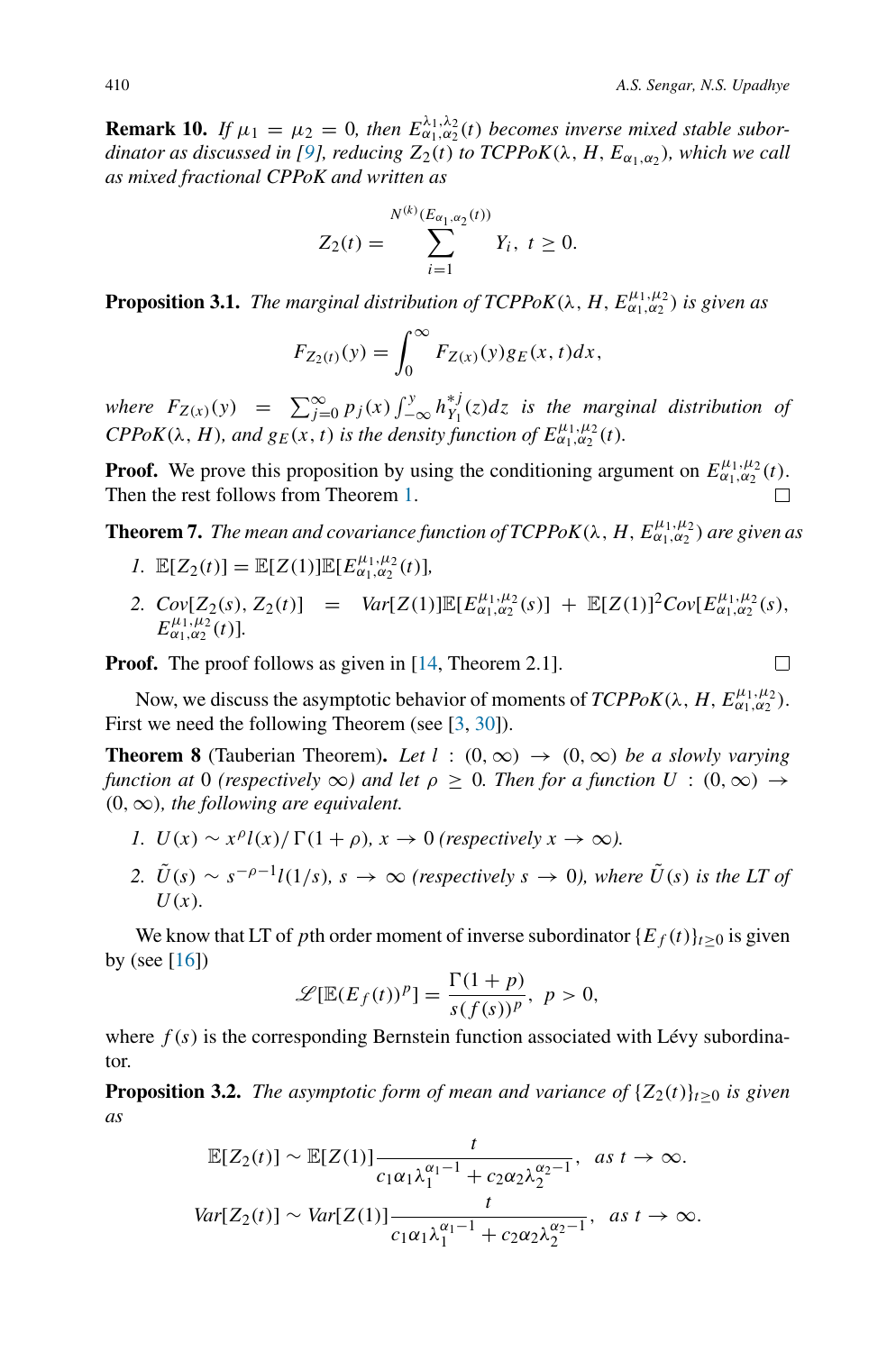**Proof.** Let  $\tilde{M}(s)$  be the LT of  $\mathbb{E}[E_{\alpha_1,\alpha_2}^{\mu_1,\mu_2}(t)]$ . Then

$$
\tilde{M}(s) = \mathscr{L}[\mathbb{E}[E_{\alpha_1,\alpha_2}^{\mu_1,\mu_2}(t)]] = \frac{1}{s(c_1((s+\lambda_1)^{\alpha_1}-\lambda_1^{\alpha_1})+c_2((s+\lambda_2)^{\alpha_2}-\lambda_2^{\alpha_2}))}
$$

$$
\sim \frac{1}{s^2(c_1\alpha_1\lambda_1^{\alpha_1-1}+c_2\alpha_2\lambda_2^{\alpha_2-1})}, \text{ as } s \to 0, \text{ (see [7]).}
$$

Then, by using Theorem 8, we have that

$$
\mathbb{E}[Z_2(t)] = \mathbb{E}[Z(1)]\mathbb{E}[E_{\alpha_1,\alpha_2}^{\mu_1,\mu_2}(t)]
$$
  
  $\sim \mathbb{E}[Z(1)] \frac{t}{c_1 \alpha_1 \lambda_1^{\alpha_1 - 1} + c_2 \alpha_2 \lambda_2^{\alpha_2 - 1}}, \text{ as } t \to \infty.$ 

Now we compute the asymptotic behavior of variance of  $\{Z_2(t)\}_t \geq 0$ . So

$$
\mathscr{L}[\mathbb{E}(E_{\alpha_1,\alpha_2}^{\mu_1,\mu_2}(t))^2] = \frac{2}{s(c_1((s+\lambda_1)^{\alpha_1}-\lambda_1^{\alpha_1})+c_2((s+\lambda_2)^{\alpha_2}-\lambda_2^{\alpha_2}))^2}
$$
  

$$
\sim \frac{2}{s^3(c_1\alpha_1\lambda_1^{\alpha_1-1}+c_2\alpha_2\lambda_2^{\alpha_2-1})^2}, \text{ as } s \to 0.
$$

**Therefore** 

$$
\begin{split} \text{VarZ}_{2}(t) &= \text{Var}[Z(1)] \mathbb{E}[E_{\alpha_{1},\alpha_{2}}^{\mu_{1},\mu_{2}}(t)] + \mathbb{E}[Z(1)]^{2} \text{Var}[E_{\alpha_{1},\alpha_{2}}^{\mu_{1},\mu_{2}}(t)] \\ &= \text{Var}[Z(1)] \mathbb{E}[E_{\alpha_{1},\alpha_{2}}^{\mu_{1},\mu_{2}}(t)] + \mathbb{E}[Z(1)]^{2} \{ \mathbb{E}[E_{\alpha_{1},\alpha_{2}}^{\mu_{1},\mu_{2}}(t)^{2}] - \mathbb{E}[E_{\alpha_{1},\alpha_{2}}^{\mu_{1},\mu_{2}}(t)]^{2} \} \\ &\sim \text{Var}[Z(1)] \frac{t}{c_{1}\alpha_{1}\lambda_{1}^{\alpha_{1}-1} + c_{2}\alpha_{2}\lambda_{2}^{\alpha_{2}-1}}, \quad as \ t \to \infty. \end{split}
$$

There are few studies available in the literature which consider underdispersion phenomenon such as [27] uses hyper-Poisson regression model, [25] uses weighted Poisson distribution, and [21] uses compound weighted Poisson distributions. In this work, we have proposed a model accomodating more number of parameters, which makes this model more flexible to use.

#### **Acknowledgments**

The authors would like to thank Aditya Maheshwari (IIM, Indore) for being part of various discussions on this topic. Also, the authors are grateful to the referees for suggesting various improvements which certainly improved the presentation of the article.

## **References**

[1] Beghin, L., Macci, C.: Multivariate fractional poisson processes and compound sums. Adv. Appl. Probab. **48** (2015). MR3568887. https://doi.org/10.1017/apr.2016.23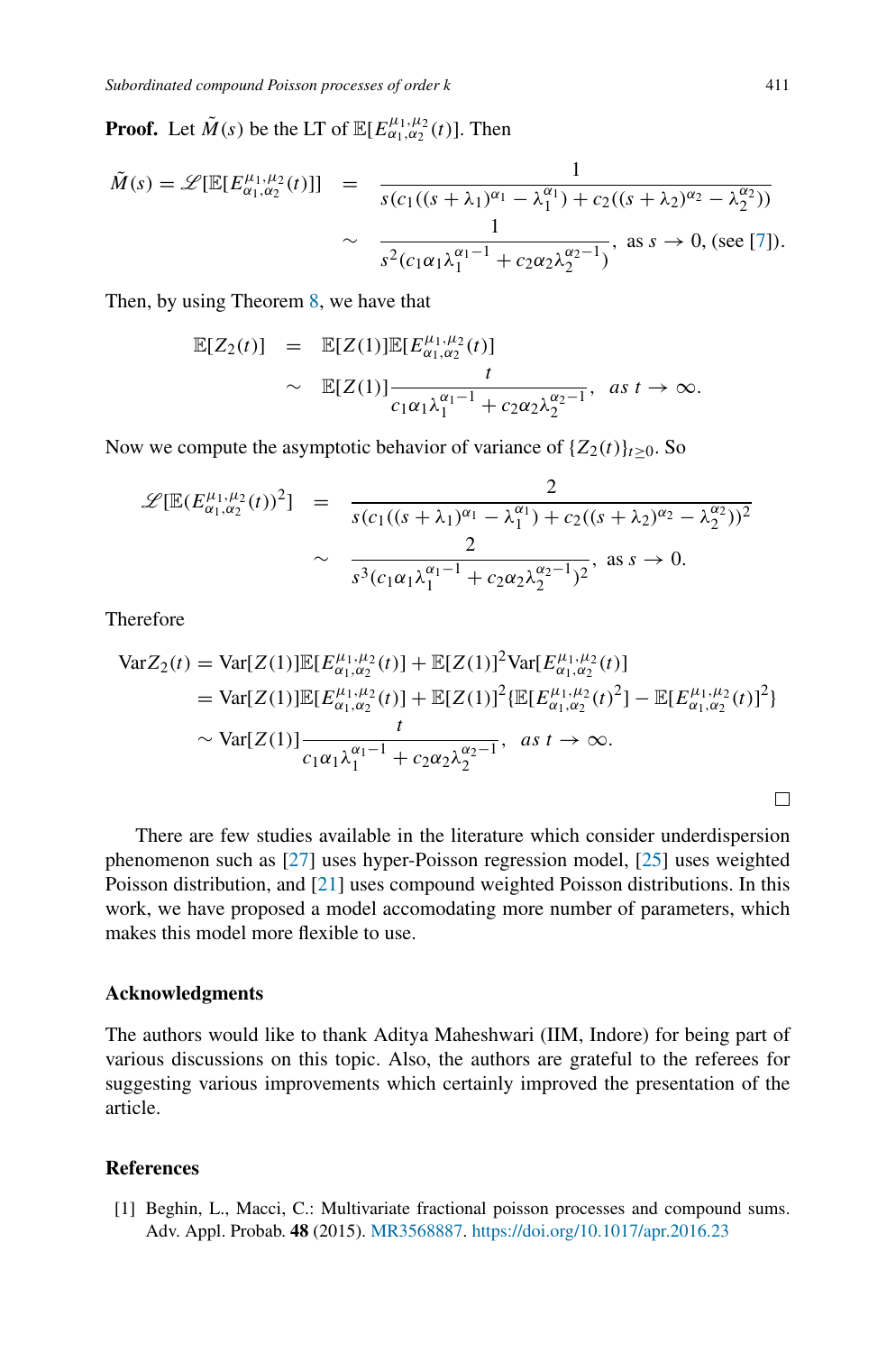- [2] Beghin, L., Orsingher, E.: Fractional poisson processes and related planar random motions. Electron. J. Probab. **14**, 1790–1827 (2009). MR2535014. https://doi.org/10.1214/ EJP.v14-675
- [3] Bertoin, J.: Lévy Processes. Cambridge University Press, Cambridge (1996). MR1406564
- [4] Bowers, N.L., Gerber, H.V., Hickman, J.C., Jones, D.A., Nesbitt, C.J.: Actuarial mathematics. ASTIN Bull. **18**, 624 (1988). MR1540903. https://doi.org/10.2307/2323489
- [5] Brémaud, P.: Point Processes and Queues. Springer, New York (1981). MR0636252
- [6] Feller, W.: An Introduction to Probability Theory and Its Applications. John Wiley & Sons Inc., New York (1971). MR0270403
- [7] Gupta, N., Kumar, A., Leonenko, N.: Mixtures of Tempered Stable Subordinators. arXiv e-prints, arXiv:1905.00192, 2019.
- [8] Heinzmann, D., Barbour, A.D., Torgerson, P.R.: Compound processes as models for clumped parasite data. Math. Biosci. **222**, 27–35 (2009). MR2597085. https://doi.org/ 10.1016/j.mbs.2009.08.007
- [9] Kataria, K.K., Khandakar, M.: On the long-range dependence of mixed fractional poisson process. J. Theor. Probab. (2020).
- [10] Kostadinova, K.Y., Minkova, L.D.: On the poisson process of order k. Pliska Stud. Math. Bulgar. **22**, 117–128 (2012). MR3203700
- [11] Koutras, E.S., Markos, V.: Compound geometric distribution of order k. Methodol. Comput. Appl. Probab. **19**, 377–393 (2017). MR3649550. https://doi.org/10.1007/ s11009-016-9482-y
- [12] Kuchler, U., Tappe, S.: Tempered stable distributions and processes. Stoch. Process. Appl. **123**, 4256–4293 (2013). MR3096354. https://doi.org/10.1016/j.spa.2013.06.012
- [13] Laskin, N.: Fractional poisson process. Commun. Nonlinear Sci. Numer. Simul. **02**, 201– 213 (2003). MR2007003. https://doi.org/10.1016/S1007-5704(03)00037-6
- [14] Leonenko, N.N., Meerschaert, M.M., Schilling, R.L., Sikorskii, A.: Correlation structure of time-changed lévy processes. Commun. Appl. Ind. Math. **6**, 483–22pp. (2014). MR3277310. https://doi.org/10.1685/journal.caim.483
- [15] Maheshwari, A., Vellaisamy, P.: On the long-range dependence of fractional poisson and negative binomial processes. J. Appl. Probab. **53**, 989–1000 (2016). MR3581236. https://doi.org/10.1017/jpr.2016.59
- [16] Maheshwari, A., Vellaisamy, P.: Fractional poisson process time-changed by lévy subordinator and its inverse. J. Appl. Probab. **32**, 1278–1305 (2019). MR3979669. https://doi.org/10.1007/s10959-017-0797-6
- [17] Maheshwari, A., Vellaisamy, P.: Non-homogeneous space-time fractional poisson processes. Stoch. Anal. Appl. **37**, 137–154 (2019). MR3943680. https://doi.org/10.1080/ 07362994.2018.1541749
- [18] Maheshwari, A., Orsingher, E., Sengar, A.S.: Superposition of time-changed Poisson processes and their hitting times. https://arxiv.org/abs/1909.13213
- [19] Mandelbrot, B., Fisher, A., Calvet, L.: A multifractal model of asset returns. Cowles Foundation Discussion Papers 1164, Cowles Foundation for Research in Economics, Yale University (1997).
- [20] Meerschaert, M.M., Nane, E., Vellaisamy, P.: The fractional poisson process and the inverse stable subordinator. Electron. J. Probab. **16**, 1600–1620 (2011). MR2835248. https://doi.org/10.1214/EJP.v16-920